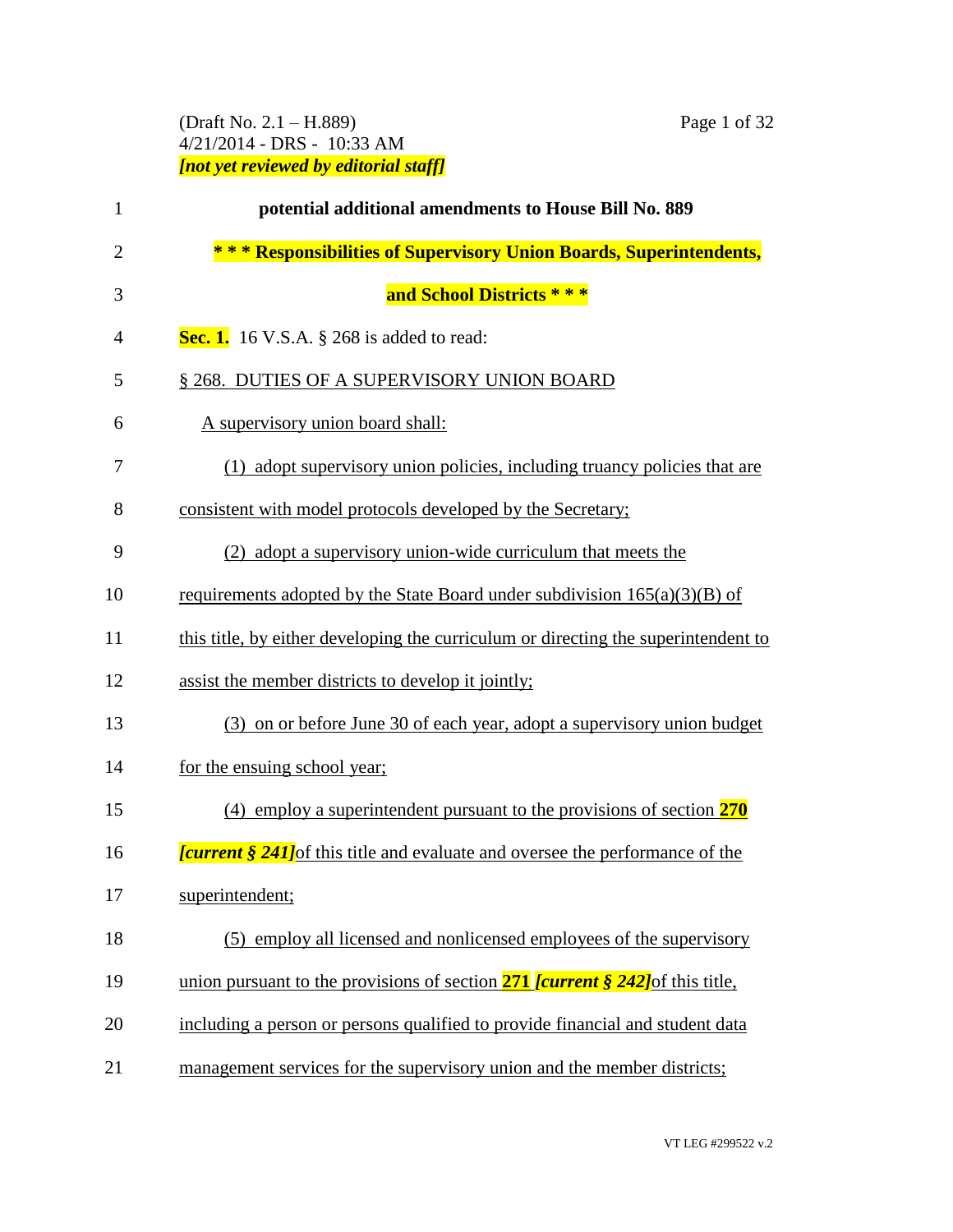# (Draft No. 2.1 – H.889) Page 2 of 32 4/21/2014 - DRS - 10:33 AM *[not yet reviewed by editorial staff]*

| $\mathbf{1}$   | (6) negotiate with the licensed employees of the supervisory union and          |
|----------------|---------------------------------------------------------------------------------|
| $\overline{2}$ | school districts, pursuant to chapter 57 of this title, and with other school   |
| 3              | personnel, pursuant to 21 V.S.A. chapter 22, at the supervisory union level;    |
| 4              | provided that                                                                   |
| 5              | (i) contract terms may vary by district; and                                    |
| 6              | (ii) contracts may include terms facilitating arrangements between              |
| 7              | or among districts to share the services of teachers, administrators, and other |
| 8              | school personnel;                                                               |
| 9              | (7) pursuant to criteria established by the State Board, establish and          |
| 10             | direct the superintendent to implement a plan for receiving and disbursing      |
| 11             | federal and State funds distributed by the Agency, including funds awarded      |
| 12             | under P.L. 89-10, the Elementary and Secondary Education Act of 1965, as        |
| 13             | amended.                                                                        |
| 14             | Sec. 2. 16 V.S.A. $\S$ 269 is added to read:                                    |
| 15             | § 269. DUTIES OF A SUPERVISORY UNION                                            |
| 16             | (a) A supervisory union shall have sole responsibility to:                      |
| 17             | (1) provide professional development programs or arrange for the                |
| 18             | provision of them, or both, for teachers, administrators, and staff within the  |
| 19             | supervisory union, which may include programs offered solely to one school or   |
| 20             | other component of the entire supervisory union to meet the specific needs or   |
| 21             | interests of that component; a supervisory union has the discretion to provide  |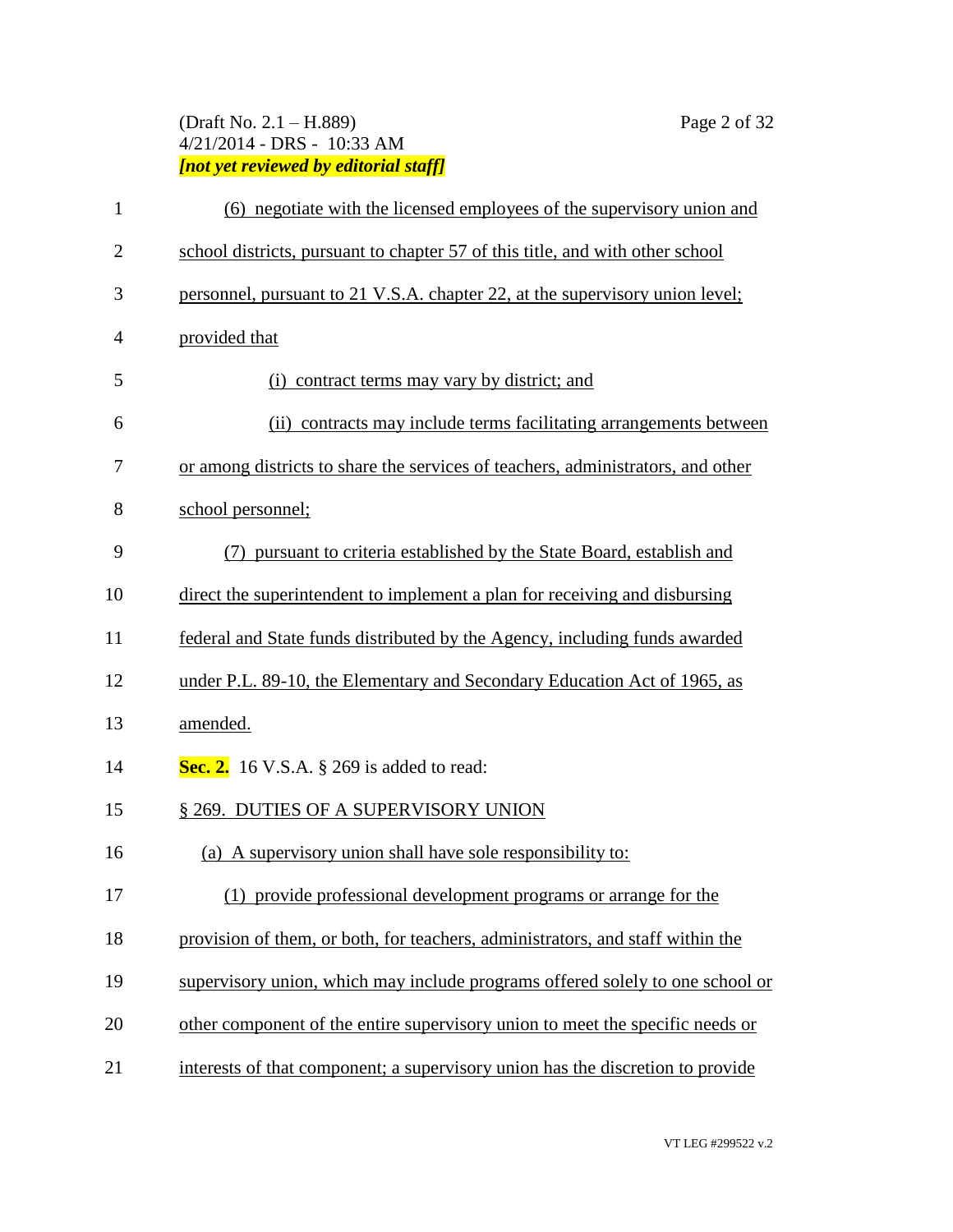# (Draft No. 2.1 – H.889) Page 3 of 32 4/21/2014 - DRS - 10:33 AM *[not yet reviewed by editorial staff]*

| 1              | financial assistance outside the negotiated agreements for teachers'            |
|----------------|---------------------------------------------------------------------------------|
| $\overline{2}$ | professional development activities;                                            |
| 3              | (2) provide special education services on behalf of the member districts        |
| 4              | and, except as provided in section 144b of this title, compensatory and         |
| 5              | remedial services, and provide or coordinate the provision of other educational |
| 6              | services as directed by the State Board or local boards;                        |
| 7              | (3) provide all financial and student data management services on behalf        |
| 8              | of the member districts and serve as the districts' business office and human   |
| 9              | resources office;                                                               |
| 10             | (4) provide transportation or contract for the provision of transportation.     |
| 11             | or both in any districts in which it is offered within the supervisory union;   |
| 12             | (5) procure and distribute all goods and operational services used by the       |
| 13             | member districts, including office and classroom supplies and equipment,        |
| 14             | textbooks, and cleaning materials and services;                                 |
| 15             | (6) manage all real property owned or leased by the member school               |
| 16             | districts and keep the buildings and grounds in good repair, suitably equipped, |
| 17             | and in a sanitary condition; and                                                |
| 18             | manage all construction projects within the supervisory union.                  |
| 19             | (b) A supervisory union shall submit to the board of each member school         |
| 20             | district, on or before January 15 of each year, a summary report of financial   |
| 21             | operations of the supervisory union for the preceding school year, an estimate  |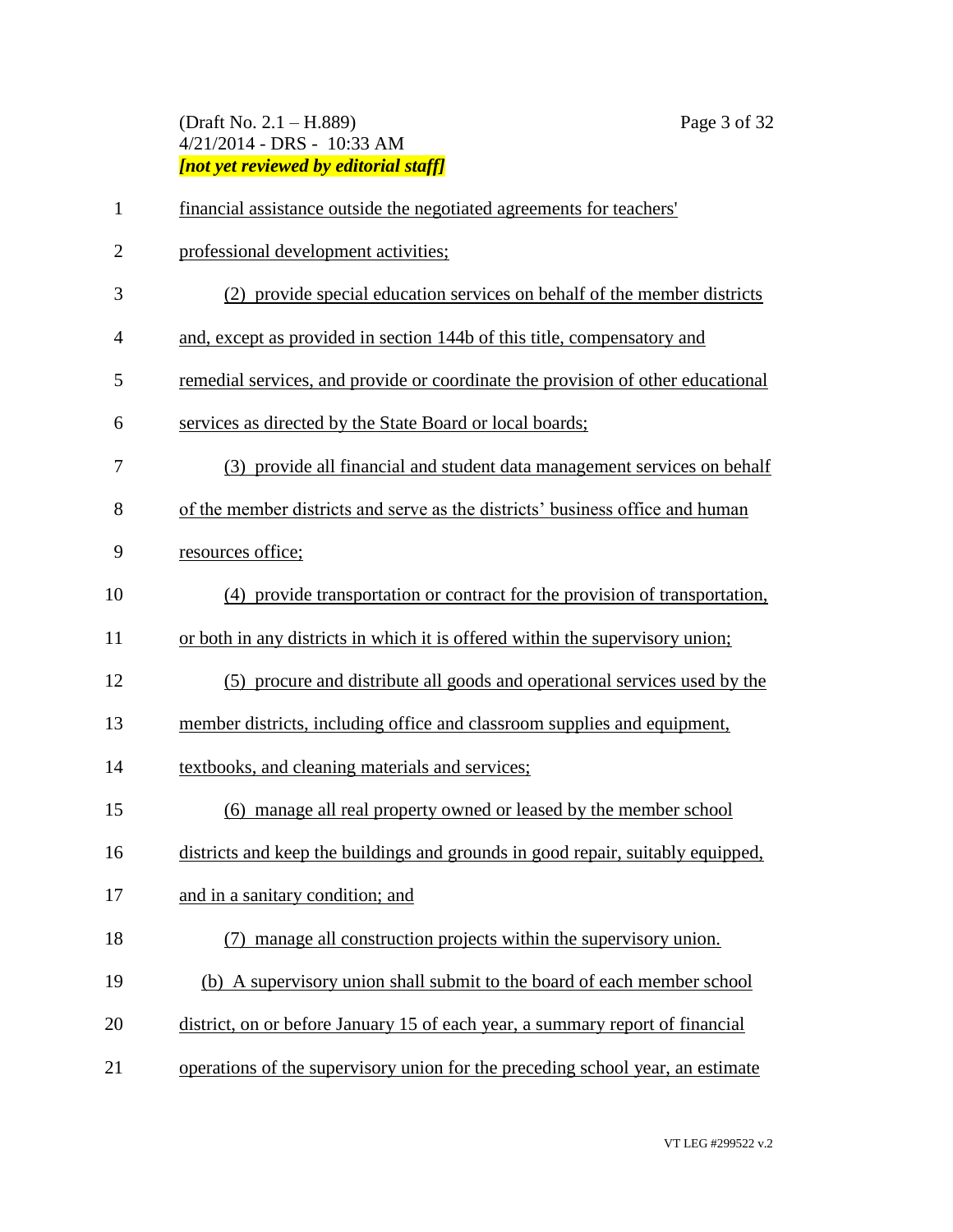# (Draft No. 2.1 – H.889) Page 4 of 32 4/21/2014 - DRS - 10:33 AM *[not yet reviewed by editorial staff]*

| $\mathbf{1}$   | of its financial operations for the current school year, and a preliminary budget |
|----------------|-----------------------------------------------------------------------------------|
| $\mathbf{2}$   | for the supervisory union for the ensuing school year. This requirement shall     |
| 3              | not apply to a supervisory district. For each school year, the report shall show  |
| $\overline{4}$ | the actual or estimated amount expended by the supervisory union for special      |
| 5              | education services, including:                                                    |
| 6              | (A) a breakdown of that figure showing the amount paid by each                    |
| 7              | school district within the supervisory union; and                                 |
| 8              | (B) a summary of the services provided by the supervisory union's                 |
| 9              | use of the expended funds;                                                        |
| 10             | (c) A supervisory union may provide other appropriate services if requested       |
| 11             | by a member district, including grant writing and fundraising.                    |
| 12             | Sec. 3. 16 V.S.A. § 241 is redesignated and amended to read:                      |
| 13             | § 241 270. APPOINTMENT OF SUPERINTENDENT                                          |
| 14             | (a) Each supervisory union or supervisory district board, with the advice of      |
| 15             | the commissioner, may shall employ a superintendent of schools.                   |
| 16             | * * *                                                                             |
| 17             | Sec. 4. 16 V.S.A. § 242 is redesignated and amended to read:                      |
| 18             | § 242 271. DUTIES OF SUPERINTENDENTS                                              |
| 19             | The superintendent shall be the chief executive officer for the supervisory       |
| 20             | union board and for each school board within the supervisory union, and shall:    |
| 21             | * * *                                                                             |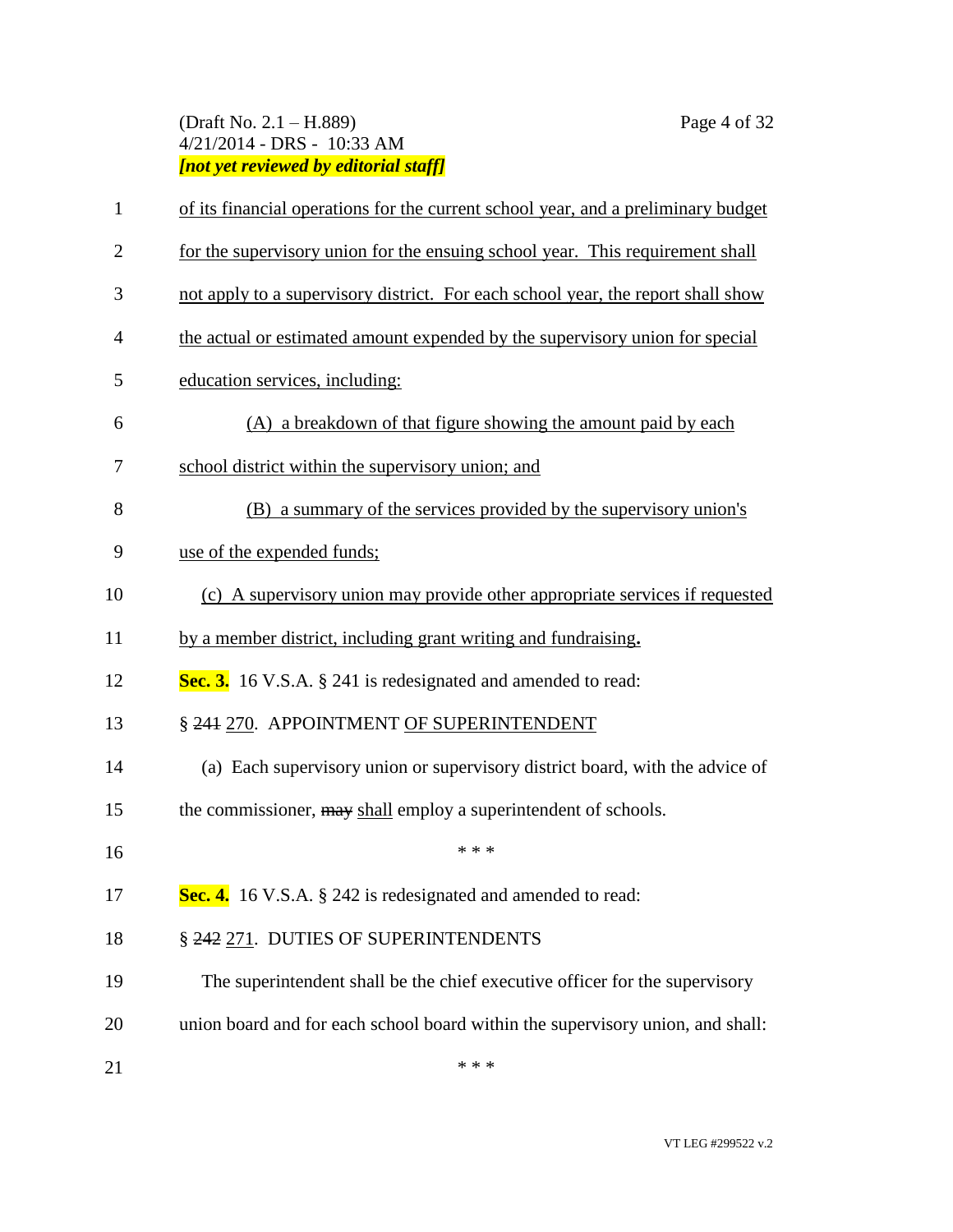# (Draft No. 2.1 – H.889) Page 5 of 32 4/21/2014 - DRS - 10:33 AM *[not yet reviewed by editorial staff]*

| 1              | (6) arrange for the provision of the professional training required in         |
|----------------|--------------------------------------------------------------------------------|
| $\overline{2}$ | subsection $561(b)$ of this title; and                                         |
| 3              | $(7)(A)$ ensure implementation of the supervisory union-wide curriculum        |
| 4              | adopted by the supervisory union board;                                        |
| 5              | (B) assist each school in the supervisory union to follow the                  |
| 6              | curriculum; and                                                                |
| 7              | (C) if students residing in the supervisory union receive their                |
| 8              | education outside the supervisory union, periodically review the compatibility |
| 9              | of the supervisory union's curriculum with those other schools;                |
| 10             | (8) perform all the duties required of a supervisory union in section 269      |
| 11             | of this title or oversee the performance of those duties by employees of the   |
| 12             | supervisory union; and                                                         |
| 13             | (9) provide for the general supervision of the public schools in the           |
| 14             | supervisory union or district.                                                 |
| 15             | Sec. 5. 16 V.S.A. § 242a is redesignated to read:                              |
| 16             | § 242a 272. Internal Financial Controls                                        |
| 17             | Sec. 6. 16 V.S.A. $\S$ 563 is amended to read:                                 |
| 18             | § 563. POWERS OF SCHOOL BOARDS; FORM OF VOTE IF BUDGET                         |
| 19             | <b>EXCEEDS BENCHMARK AND DISTRICT SPENDING IS ABOVE</b>                        |
| 20             | <b>AVERAGE</b>                                                                 |
|                |                                                                                |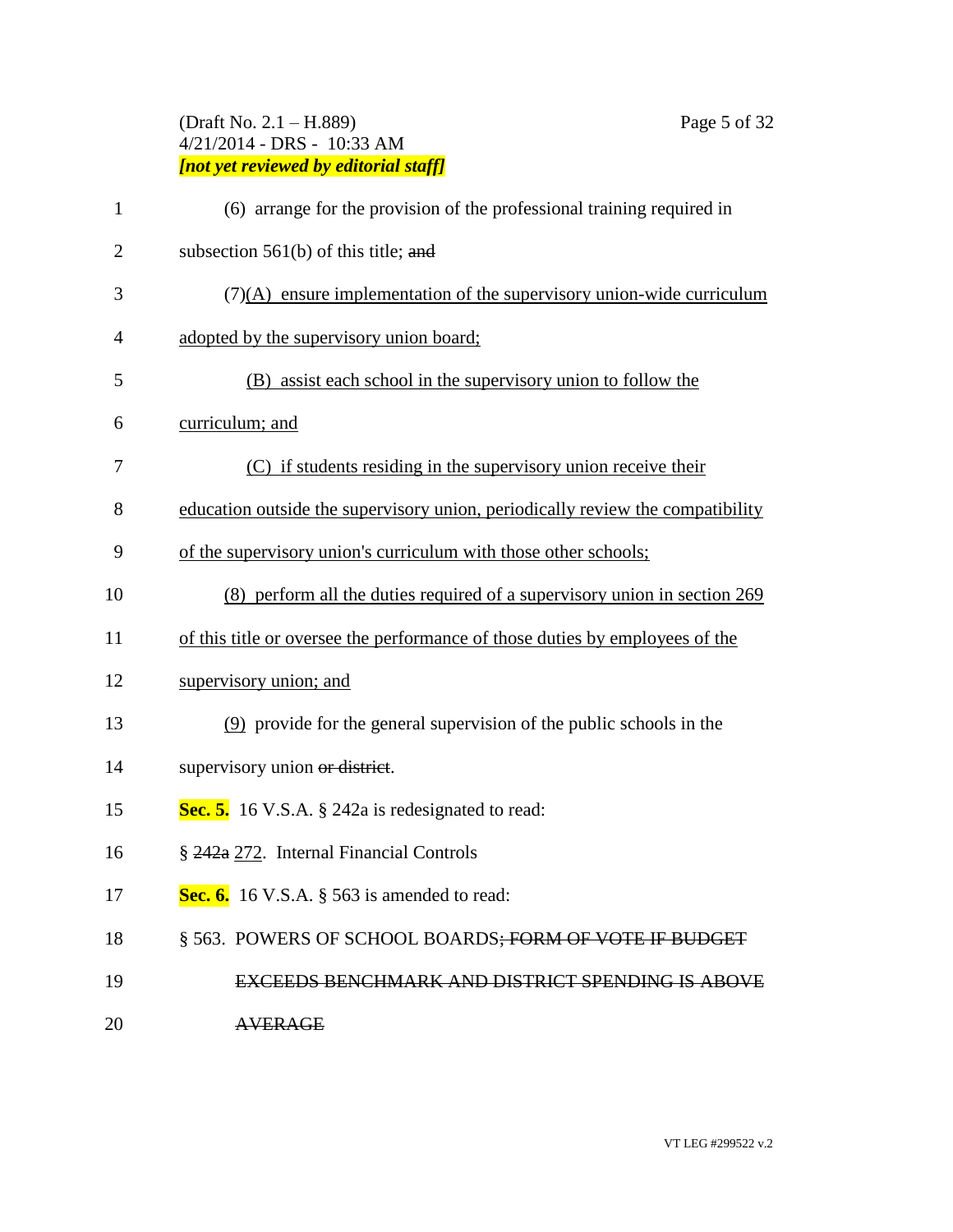# (Draft No. 2.1 – H.889) Page 6 of 32 4/21/2014 - DRS - 10:33 AM *[not yet reviewed by editorial staff]*

| $\mathbf{1}$   | The school board of a school district, in addition to other duties and                            |
|----------------|---------------------------------------------------------------------------------------------------|
| $\overline{2}$ | authority specifically assigned by law:                                                           |
| 3              | * * *                                                                                             |
| $\overline{4}$ | (2) May take any action, except actions explicitly reserved to the                                |
| 5              | supervisory union pursuant to chapter 7 of this title, which is required for the                  |
| 6              | sound administration of the school district. The Secretary, with the advice of                    |
| 7              | the Attorney General, upon application of a school board, shall decide whether                    |
| 8              | any action contemplated or taken by a school board under this subdivision is                      |
| 9              | required for the sound administration of the district and is proper under this                    |
| 10             | subdivision. The Secretary's decision shall be final.                                             |
| 11             | (3) Shall <u>own and</u> have the possession <del>, care, control and management</del> of         |
| 12             | the property of the school district, subject to the authority vested in the                       |
| 13             | electorate or any school district official.                                                       |
| 14             | $(4)$ [Repealed.]                                                                                 |
| 15             | $\left( \frac{5}{2} \right)$ Shall keep the school buildings and grounds-in-good repair, suitably |
| 16             | equipped, insured and in safe and sanitary condition at all times.                                |
| 17             | (5) The school board shall Shall regulate or prohibit firearms or other                           |
| 18             | dangerous or deadly weapons on school premises. At a minimum, a school                            |
| 19             | board shall adopt and implement a policy at least consistent with section 1166                    |
| 20             | of this title and 13 V.S.A. § 4004, relating to a student who brings a firearm to                 |
| 21             | or possesses a firearm at school.                                                                 |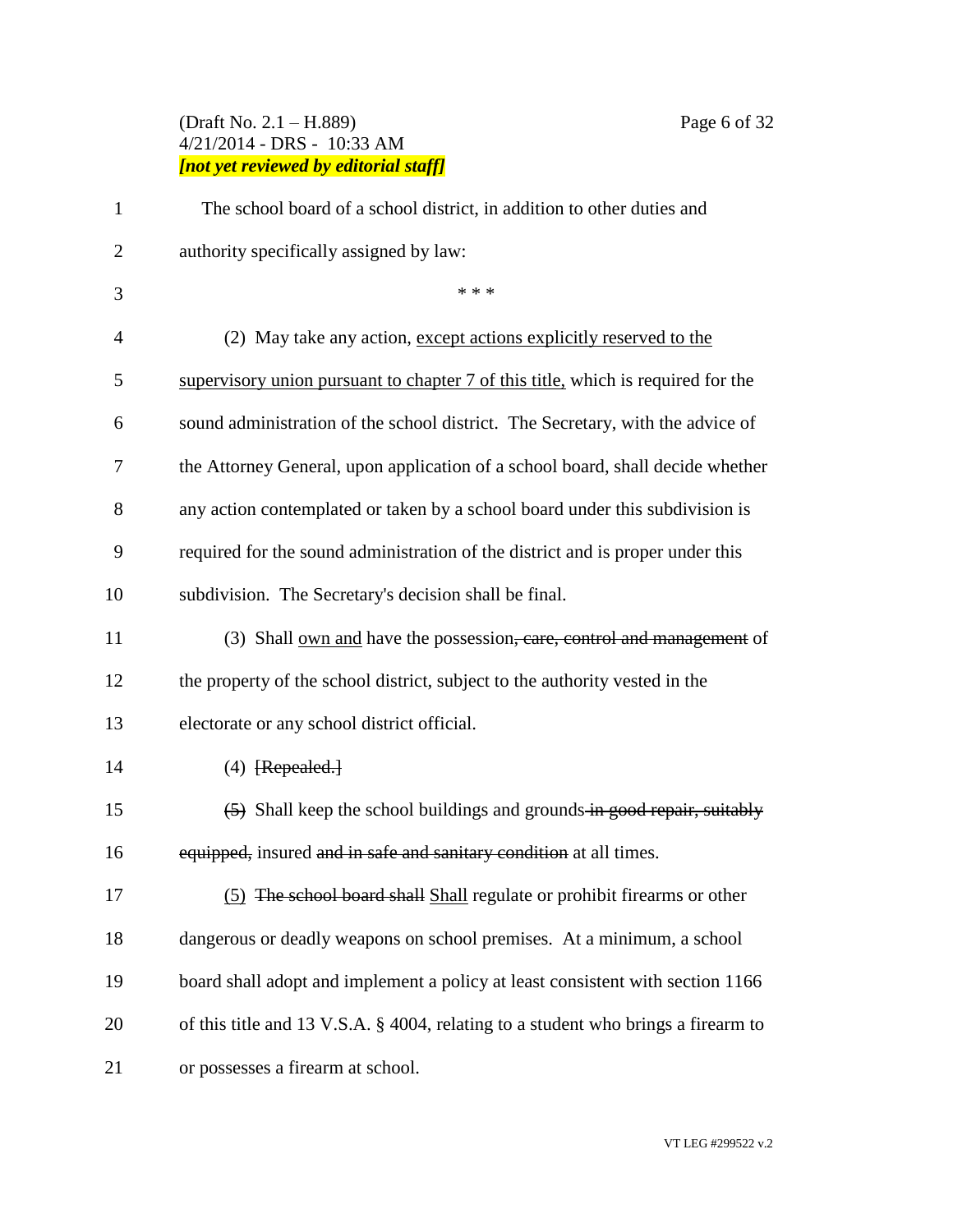# (Draft No. 2.1 – H.889) Page 7 of 32 4/21/2014 - DRS - 10:33 AM *[not yet reviewed by editorial staff]*

| $\mathbf{1}$   | (6) Shall have discretion to furnish instruction to pupils who have               |
|----------------|-----------------------------------------------------------------------------------|
| $\overline{2}$ | completed a secondary education and to administer early educational               |
| 3              | programs.                                                                         |
| $\overline{4}$ | (7) May relocate or discontinue use of a schoolhouse or facility, subject         |
| 5              | to the provisions of sections 821 and 822 of this title.                          |
| 6              | (8) Shall Subject to the duties and authority of the supervisory union            |
| 7              | pursuant to subdivision $263(a)(3)$ , shall establish and maintain a system for   |
| 8              | receipt, deposit, disbursement, accounting, control, and reporting procedures     |
| 9              | that meets the criteria established by the State Board pursuant to subdivision    |
| 10             | $164(15)$ of this title and that ensures that all payments are lawful and in      |
| 11             | accordance with a budget adopted or amended by the school board. The              |
| 12             | school board may authorize a subcommittee, the superintendent of schools, or      |
| 13             | a designated employee of the school board to The superintendent shall examine     |
| 14             | claims against the district for school expenses and draw orders for such as shall |
| 15             | be allowed by it payable to the party entitled thereto. Such orders shall state   |
| 16             | definitely the purpose for which they are drawn and shall serve as full authority |
| 17             | to the treasurer to make such payments. It shall be lawful for a school board to  |
| 18             | submit to its treasurer a certified copy of those portions of the board minutes,  |
| 19             | properly signed by the clerk and chair, or a majority of the board, showing to    |
| 20             | whom, and for what purpose each payment is to be made by the treasurer, and       |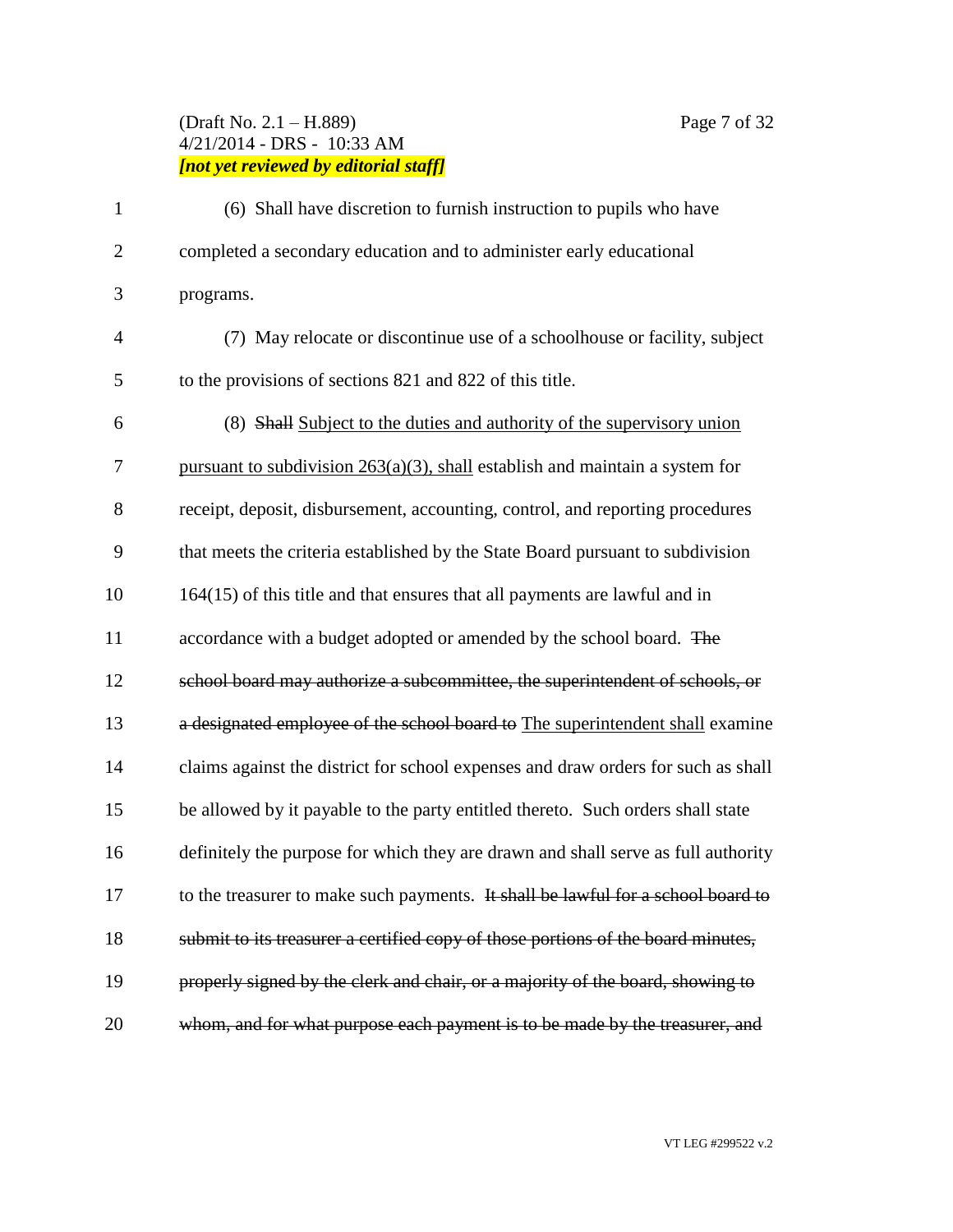# (Draft No. 2.1 – H.889) Page 8 of 32 4/21/2014 - DRS - 10:33 AM *[not yet reviewed by editorial staff]*

| $\mathbf{1}$   | such certified copy shall serve as full authority to the treasurer to make the    |
|----------------|-----------------------------------------------------------------------------------|
| $\overline{2}$ | payments as thus approved.                                                        |
| 3              | * * *                                                                             |
| $\overline{4}$ | (14) Shall provide, at the expense of the district, subject to the approval       |
| 5              | of the superintendent, all text books, learning materials, equipment and          |
| 6              | supplies. [Repealed.]                                                             |
| 7              | * * *                                                                             |
| 8              | Sec. 7. 16 V.S.A. $\S$ 426(c) is amended to read:                                 |
| 9              | (c) The treasurer shall pay out of such money, orders drawn by or upon the        |
| 10             | authority of the board of school directors superintendent. If he or she the       |
| 11             | treasurer does not pay any such order on demand the holder thereof may            |
| 12             | recover the amount from the town school district with interest from the time of   |
| 13             | such demand. Moneys so received by the town school district may be invested       |
| 14             | and reinvested by the treasurer, with the approval of the board of school         |
| 15             | directors.                                                                        |
| 16             | <b>NOTE:</b> There are probably other sections that need to be amended to clarify |
| 17             | SU's role as business office and treasurer's limited more role.                   |
| 18             | Sec. ____. REPEAL <i>[to be filled in once all decisions are made about which</i> |
| 19             | sections to include]                                                              |
| 20             | [add to EFFECTIVE DATE Section] Secs.<br>shall apply to academic                  |
| 21             | years 2015–2016 and after.                                                        |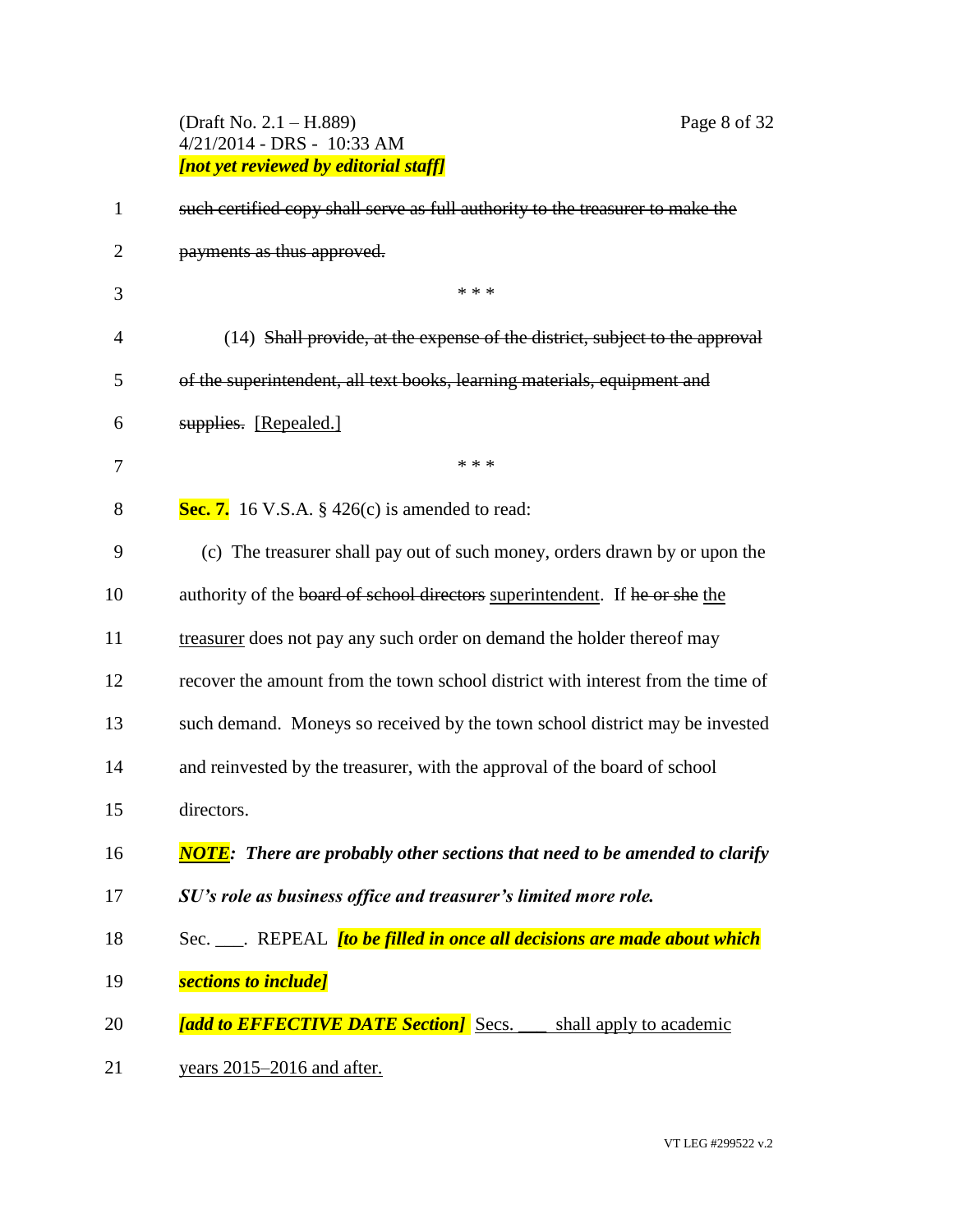(Draft No. 2.1 – H.889) Page 9 of 32 4/21/2014 - DRS - 10:33 AM *[not yet reviewed by editorial staff]*

| 1              | *** Collaboration by Supervisory Unions ***                                     |
|----------------|---------------------------------------------------------------------------------|
| $\overline{2}$ | <b>Alternative #1:</b>                                                          |
| 3              | Sec. 8. 16 V.S.A. § 261a(b) is amended to read: [will need to amend lead-in     |
| 4              | and all references if include Secs 1-7]                                         |
| 5              | (b) Virtual merger. In order to promote the efficient use of financial and      |
| 6              | human resources, and whenever legally permissible, supervisory unions are       |
| 7              | encouraged to reach agreements with other supervisory unions jointly to         |
| 8              | provide any service or perform any duty under this section pursuant to section  |
| 9              | 267 of this title. Agreements between supervisory unions are not subject to the |
| 10             | waiver requirement of subdivision (a)(8) of this section. Agreements shall      |
| 11             | include a cost-benefit analysis outlining the projected financial savings or    |
| 12             | enhanced outcomes, or both, that the parties expect to realize through shared   |
| 13             | services or programs and pursuant to subsection 267 of this title, each         |
| 14             | supervisory union shall enter into an agreement with at least one other         |
| 15             | supervisory union jointly to provide the services required under the following  |
| 16             | subdivisions of subsection (a) of this section:                                 |
| 17             | (1) subdivision (a)(5) (professional development);                              |
| 18             | (2) subdivision $(a)(8)(A)$ (goods and operational services);                   |
| 19             | (3) subdivision $(a)(8)(E)$ (transportation); and                               |
| 20             | $(4)$ subdivision $(a)(8)(G)$ (other appropriate services).                     |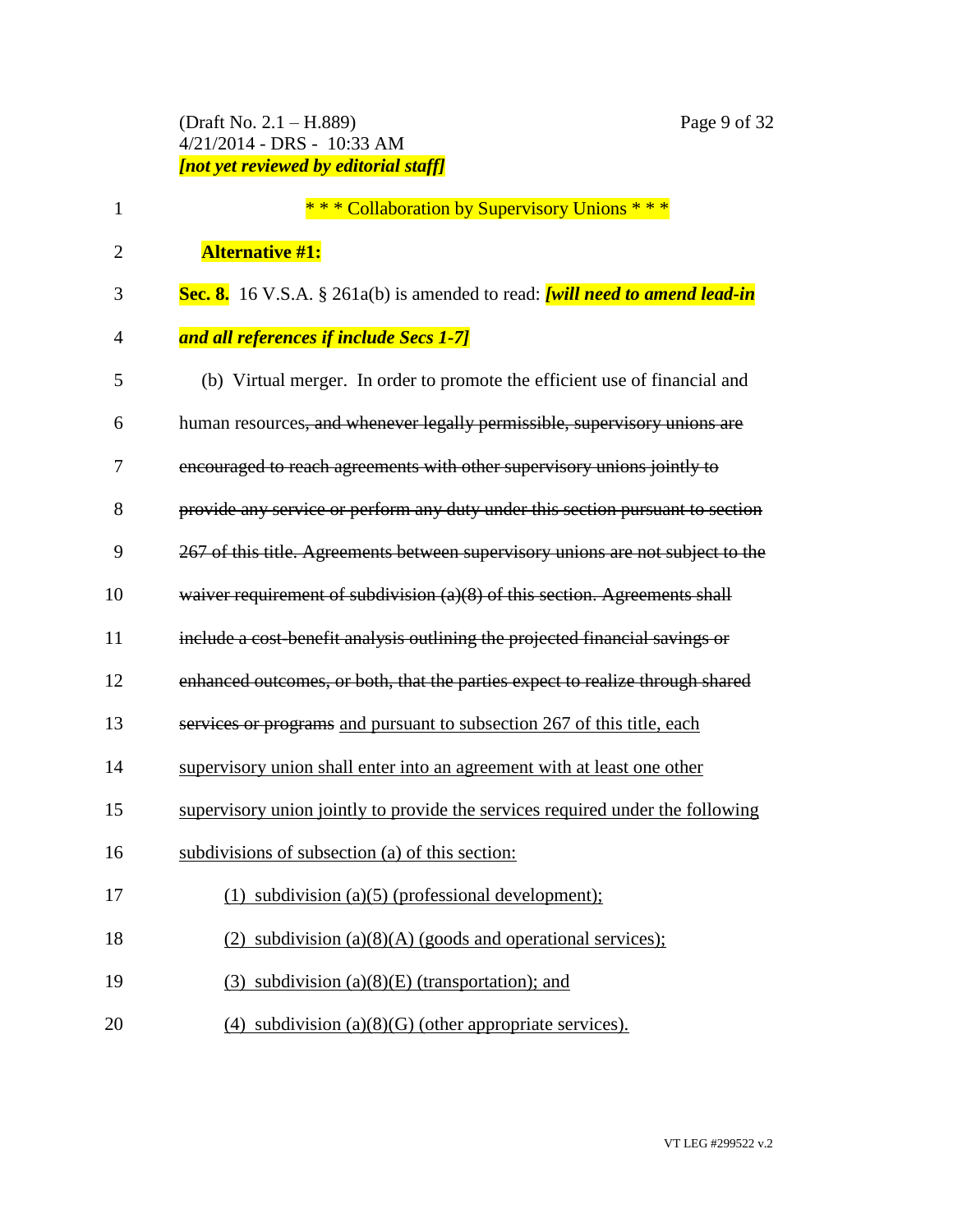# (Draft No. 2.1 – H.889) Page 10 of 32 4/21/2014 - DRS - 10:33 AM *[not yet reviewed by editorial staff]*

| Sec. 9. 16 V.S.A. $\S$ 267(a) is amended to read: |
|---------------------------------------------------|
|---------------------------------------------------|

| $\overline{2}$ | (a) Supervisory In addition to the joint agreements required in subsection           |
|----------------|--------------------------------------------------------------------------------------|
| 3              | 261a(b) of this title, supervisory unions, or administrative units not within a      |
| 4              | supervisory union, in order to provide services cooperatively, may at any            |
| 5              | annual or special meeting of the supervisory unions, by a majority vote of the       |
| 6              | directors present and eligible to vote, enter into a joint agreement to provide      |
| 7              | joint programs, services, facilities, and professional and other staff that are      |
| 8              | necessary to carry out the desired programs and services.                            |
| 9              | OR                                                                                   |
| 10             | <b>Alternative #2:</b>                                                               |
| 11             | Sec. 8. 16 V.S.A. § 261a(b) is amended to read: <i>[will need to amend lead-in</i> ] |
| 12             | and all references if include Secs 1-7]                                              |
| 13             | (b) Virtual merger. In order to promote the efficient use of financial and           |
| 14             | human resources, and whenever legally permissible, supervisory unions are            |
| 15             | encouraged to reach agreements with other supervisory unions jointly to              |
| 16             | provide any service or perform any duty under this section pursuant to section       |
| 17             | 267 of this title. Agreements between supervisory unions are not subject to the      |
| 18             | waiver requirement of subdivision (a)(8) of this section. Agreements shall           |
| 19             | include a cost-benefit analysis outlining the projected financial savings or         |
| 20             | enhanced outcomes, or both, that the parties expect to realize through shared        |
| 21             | services or programs- The supervisory unions in each supervisory union               |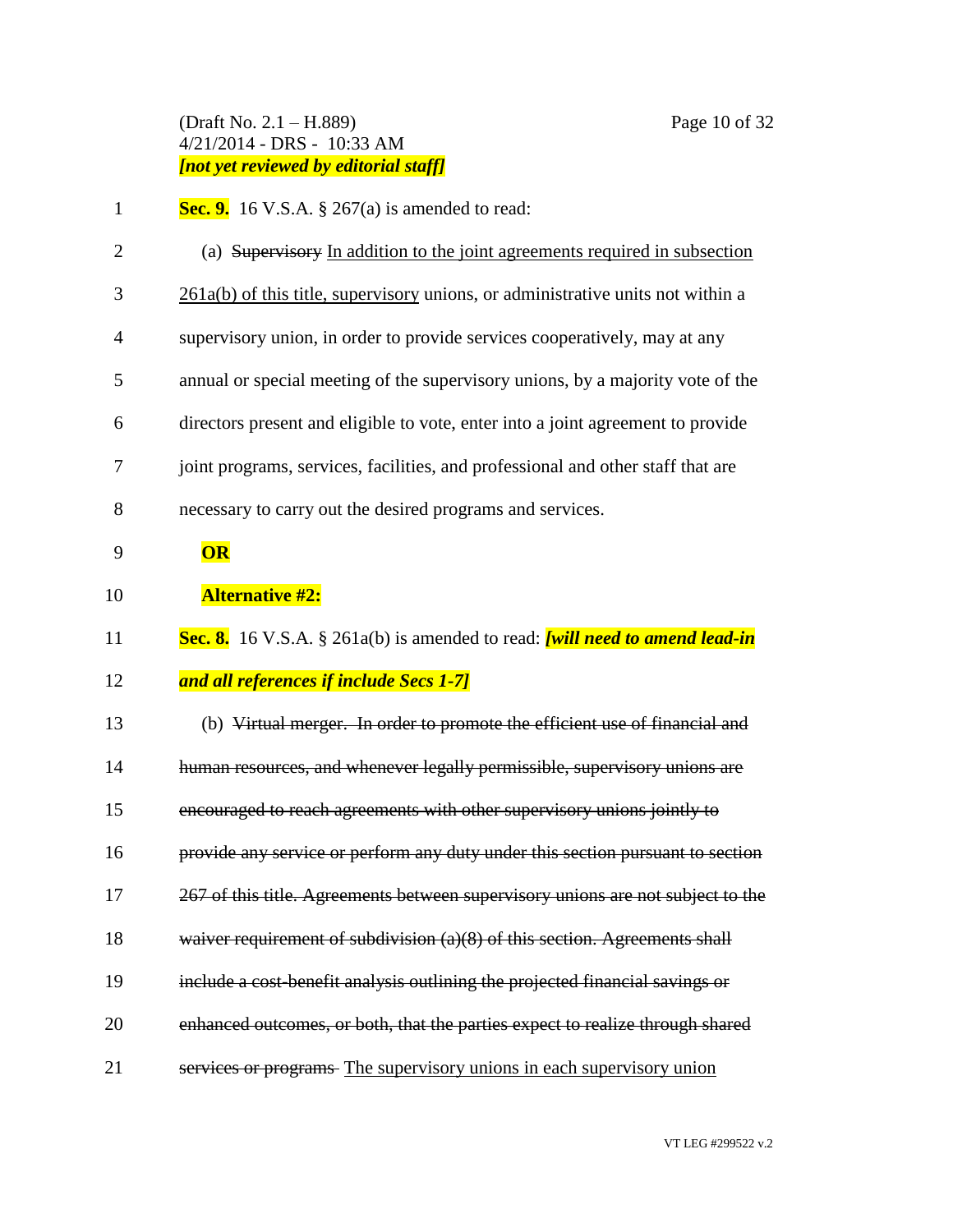# (Draft No. 2.1 – H.889) Page 11 of 32 4/21/2014 - DRS - 10:33 AM *[not yet reviewed by editorial staff]*

| $\mathbf{1}$   | service region, as established by the Secretary, shall jointly provide the       |
|----------------|----------------------------------------------------------------------------------|
| $\overline{2}$ | services required under the following subdivisions of subsection (a) of this     |
| 3              | section:                                                                         |
| 4              | $(1)$ subdivision (a)(5) (professional development);                             |
| 5              | (2) subdivision $(a)(8)(A)$ (goods and operational services);                    |
| 6              | $(3)$ subdivision $(a)(8)(E)$ (transportation); and                              |
| 7              | $(4)$ subdivision $(a)(8)(G)$ (other appropriate services).                      |
| 8              | Sec. 9. SUPERVISORY UNION SERVICE REGIONS                                        |
| 9              | On or before January 1, 2015, the Secretary of Education shall establish         |
| 10             | supervisory union service regions, each of which shall be a group of             |
| 11             | supervisory unions that jointly provide the services required by 16 V.S.A.       |
| 12             | \$261a(b).                                                                       |
| 13             | [add to EFFECTIVE DATE Section] Secs. ____ shall take effect on July 1,          |
| 14             | 2014 and shall apply to academic years 2015–2016 and after.                      |
| 15             | *** Financial Penalties; Failure to Comply with Law ***                          |
| 16             | Sec. 10. 32 V.S.A. $\S$ 5401 is amended to read:                                 |
| 17             | § 5401. DEFINITIONS                                                              |
| 18             | As used in this chapter:                                                         |
| 19             | * * *                                                                            |
| 20             | (13) "District spending adjustment" means the greater of: one or a               |
| 21             | fraction in which the numerator is the district's education spending plus excess |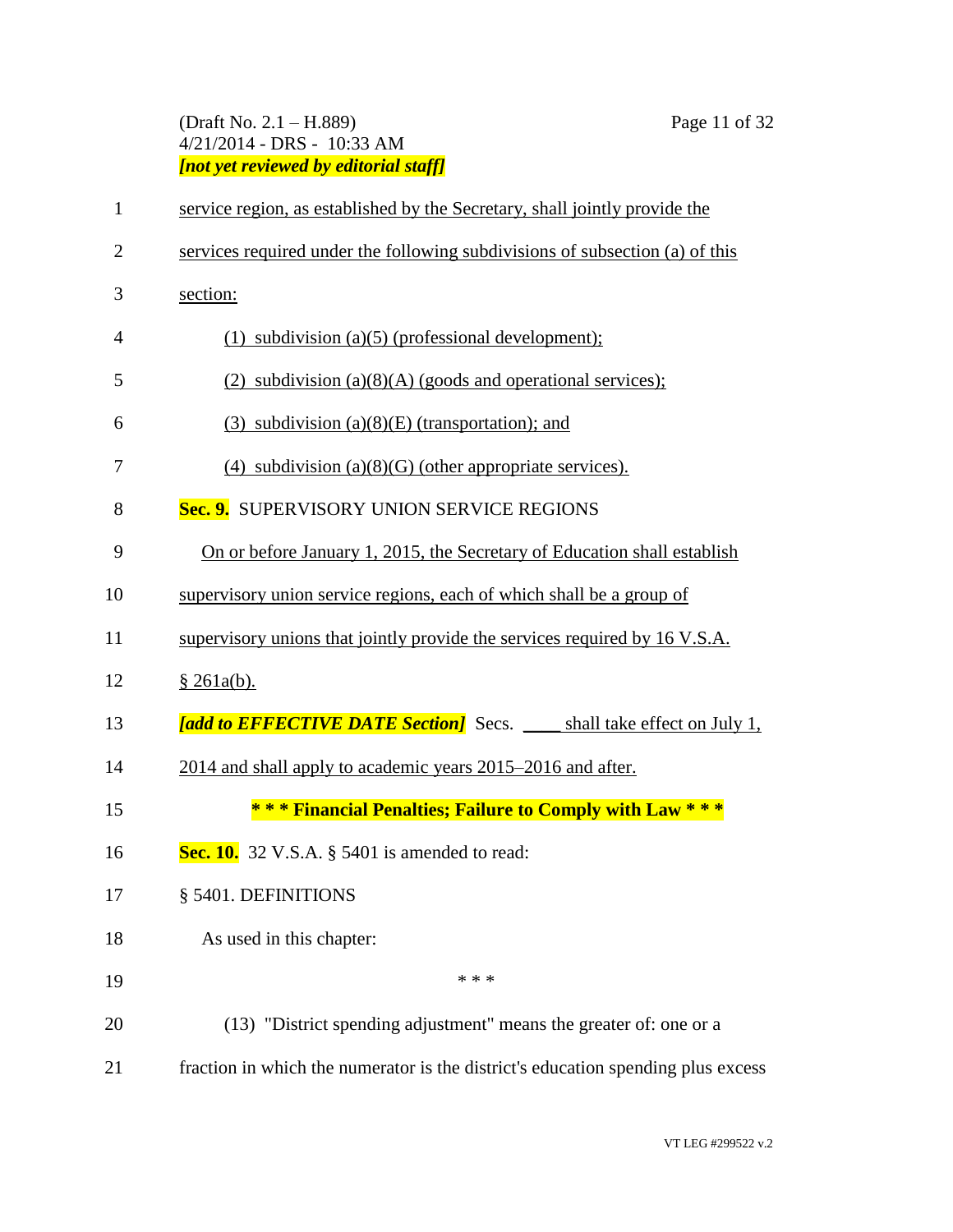# (Draft No. 2.1 – H.889) Page 12 of 32 4/21/2014 - DRS - 10:33 AM *[not yet reviewed by editorial staff]*

| $\mathbf{1}$   | spending plus any noncompliance penalty, per equalized pupil, for the school      |
|----------------|-----------------------------------------------------------------------------------|
| $\overline{2}$ | year; and the denominator is the base education amount for the school year, as    |
| 3              | defined in 16 V.S.A. § 4001. For a district that pays tuition to a public school  |
| $\overline{4}$ | or an approved independent school, or both, for all of its resident students in   |
| 5              | any year and which has decided by a majority vote of its school board to opt      |
| 6              | into this provision, the district spending adjustment shall be the average of the |
| 7              | district spending adjustment calculated under this subdivision for the previous   |
| 8              | year and for the current year. Any district opting for a two-year average under   |
| 9              | this subdivision may not opt out of such treatment, and the averaging shall       |
| 10             | continue until the district no longer qualifies for such treatment.               |
| 11             | * * *                                                                             |
| 12             | (15) "Noncompliance penalty" means an amount equal to one percent of              |
| 13             | a district's total education spending, as defined in 16 V.S.A. $\S$ 4001(6)       |
| 14             | included in the calculation of a district's district spending adjustment if the   |
| 15             | Secretary of Education, pursuant to criteria established by the State Board of    |
| 16             | Education, determines that the district failed to comply with <i>[statutory</i>   |
| 17             | requirements relating to the proper roles and responsibilities of supervisory     |
| 18             | unions and school districts /// any provision of state or federal law /// etc.]   |
| 19             | [effective date – applies beginning in what fiscal year?]                         |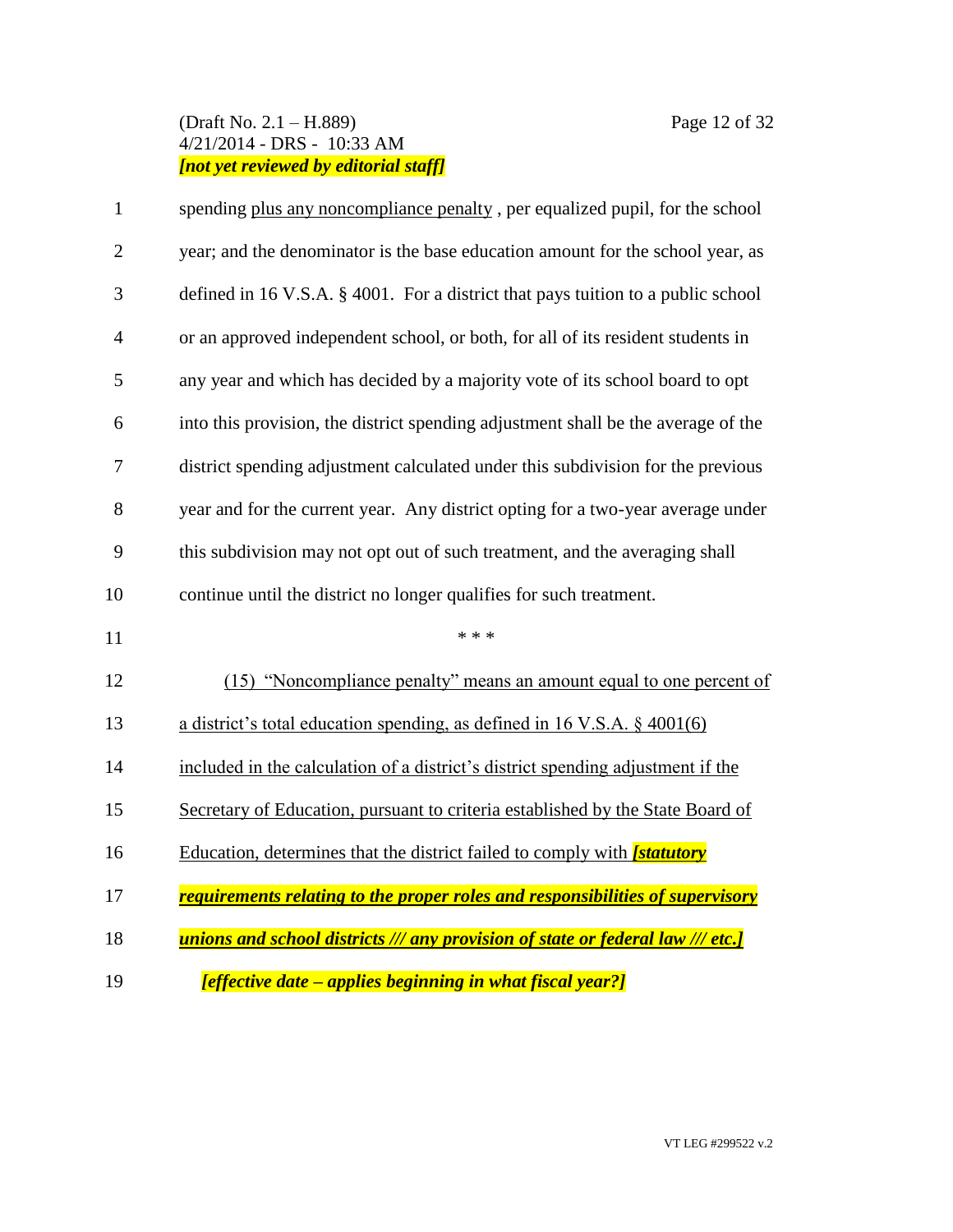# (Draft No. 2.1 – H.889) Page 13 of 32 4/21/2014 - DRS - 10:33 AM *[not yet reviewed by editorial staff]*

| $\mathbf{1}$   | *** Supervisory Union Consolidation ***                                          |
|----------------|----------------------------------------------------------------------------------|
| $\overline{2}$ | Sec. 11. SUPERVISORY UNION; ADJUSTMENT OF BOUNDARIES                             |
| 3              | Pursuant to the authority granted it in 16 V.S.A. § 261, the State Board shall   |
| $\overline{4}$ | regroup the supervisory unions of the state to create no more than a total of 20 |
| 5              | supervisory unions statewide. The existing supervisory unions shall be           |
| 6              | dissolved and all new supervisory unions shall be fully operational no later     |
| 7              | than July 1, 2019.                                                               |
| 8              | *** Paraprofessionals ***                                                        |
| 9              | <b>Sec. 12.</b> 16 V.S.A. $\S$ 4025(b) is amended to read:                       |
| 10             | (b) Moneys in the education fund shall be used for the following:                |
| 11             | (1) To make payments to school districts and supervisory unions for the          |
| 12             | support of education in accordance with the provisions of section 4028 of this   |
| 13             | title, other provisions of this chapter, and the provisions of 32 V.S.A. chapter |
| 14             | 135, to make payments to carry out programs of adult education in accordance     |
| 15             | with subsection 1049(a) of this title, and to provide funding for the community  |
| 16             | high school of Vermont; provided, however, that moneys in the education          |
| 17             | funds shall not be used for the purpose of employing an individual to provide    |
| 18             | assistance in the classroom, other than an individual employed as a licensed     |
| 19             | teacher or an individual employed to provide assistance in the delivery of       |
| 20             | special education services.                                                      |
| 21             | * * *                                                                            |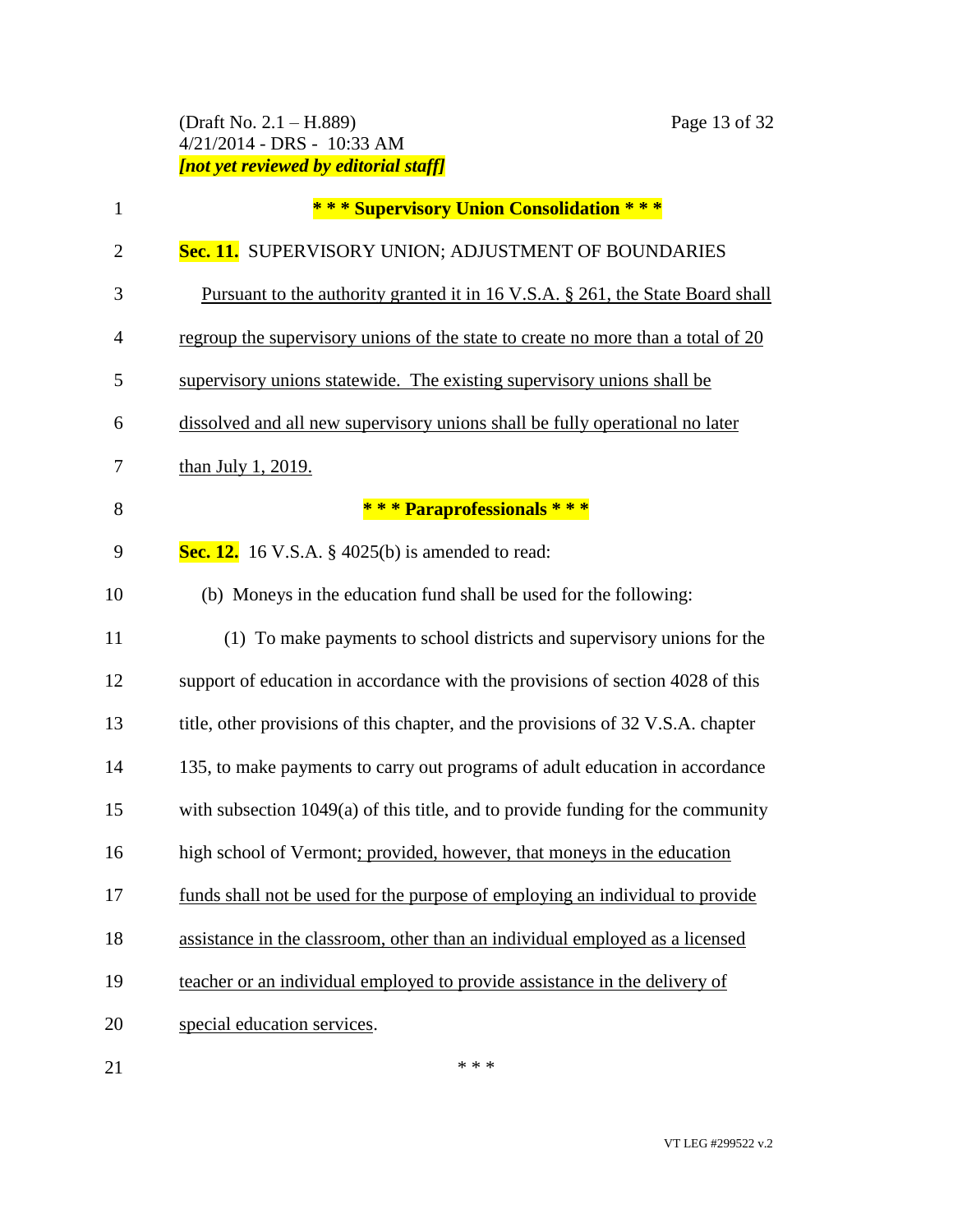#### (Draft No. 2.1 – H.889) Page 14 of 32 4/21/2014 - DRS - 10:33 AM *[not yet reviewed by editorial staff]*

- **Sec. 13.** 16 V.S.A. § 4029(a) is amended to read:
- 2 (a) $(1)$  Funds received by a school district may be used only for legitimate
- items of current education expense and shall not be used for municipal
- services.
- (2) Except as provided in subdivision 4025(b)(1) of this title or as
- otherwise prohibited by State or federal law, funds received by a school district
- may be used for the expense of an individual who is employed by the district
- or supervisory union to provide assistance in the classroom and who is not
- employed as a licensed teacher or to provide assistance in the delivery of
- special education services.
- $***$
- *[specifically state that not part of ed spending / tax rate calculation?]*
- *[add to EFFECTIVE DATE Section]* Secs. \_\_ and \_\_ shall take effect on
- July 1, 2014 and shall apply to budgets for the 2015–2016 academic year and
- after.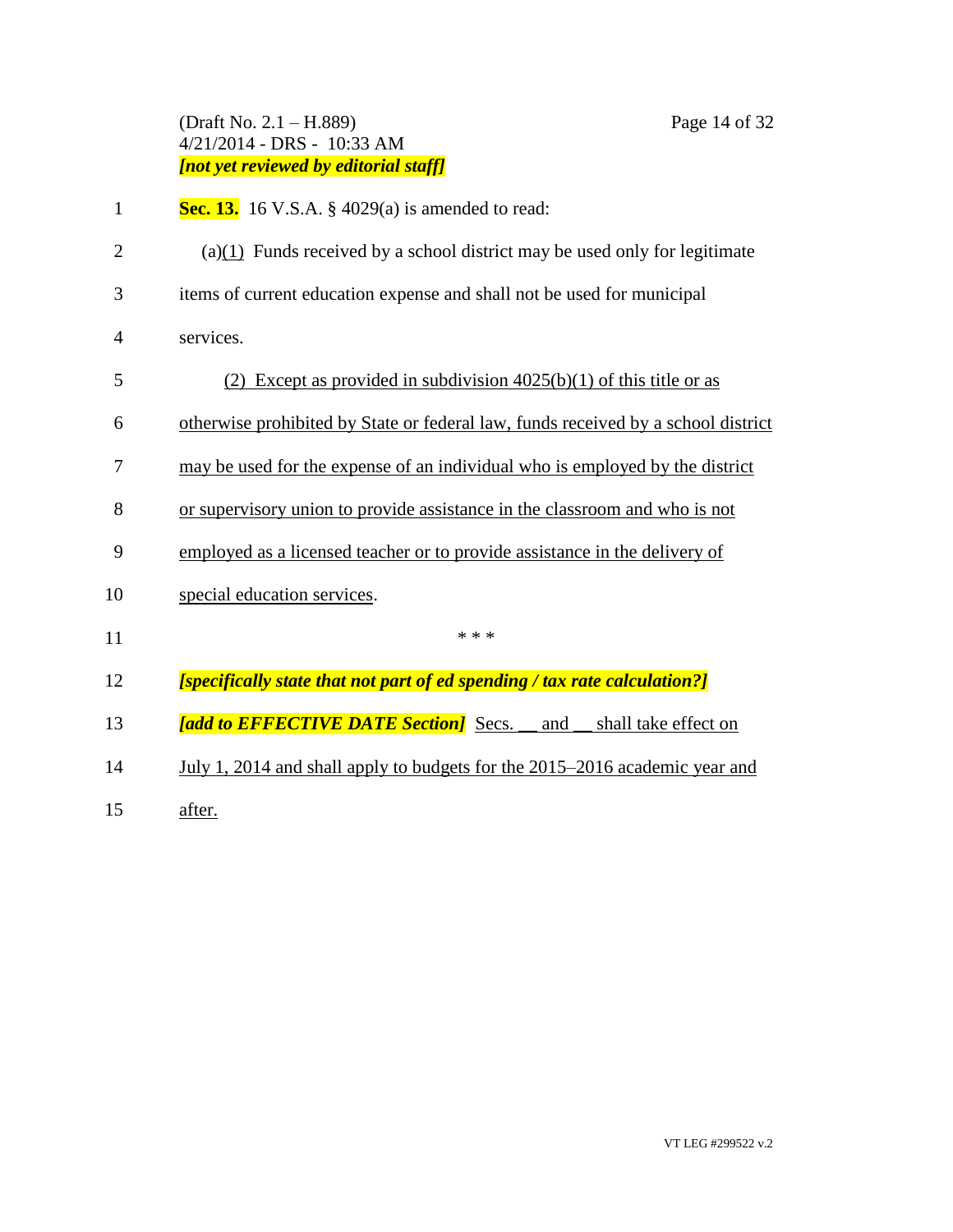# (Draft No. 2.1 – H.889) Page 15 of 32 4/21/2014 - DRS - 10:33 AM *[not yet reviewed by editorial staff]*

| $\mathbf{1}$   | *** Prekindergarten Education ***                                                  |
|----------------|------------------------------------------------------------------------------------|
| $\overline{2}$ | House as Passed plus Additional Section proposed by Senate Committee               |
| 3              | on Education <b>plus</b> clarifying Head Start Amendment that Senators             |
| 4              | McCormack and Mullin intended to introduce (and updated dates)                     |
| 5              | Sec. 14. 16 V.S.A. $\S$ 829 is amended to read:                                    |
| 6              | § 829. PREKINDERGARTEN EDUCATION; RULES                                            |
| 7              | (a) Definitions. As used in this section:                                          |
| 8              | (1) "Prekindergarten child" means a child who, as of the date                      |
| 9              | established by the district of residence for kindergarten eligibility, is three or |
| 10             | four years of age or is five years of age but is not yet enrolled in kindergarten. |
| 11             | (2) "Prekindergarten education" means services designed to provide to              |
| 12             | prekindergarten children developmentally appropriate early development and         |
| 13             | learning experiences based on Vermont's early learning standards.                  |
| 14             | (3) "Prequalified private provider" means a private provider of                    |
| 15             | prekindergarten education that is qualified pursuant to subsection (c) of this     |
| 16             | section.                                                                           |
| 17             | (b) Access to publicly funded prekindergarten education.                           |
| 18             | (1) No fewer than ten hours per week of publicly funded                            |
| 19             | prekindergarten education shall be available for 35 weeks annually to each         |
| 20             | prekindergarten child whom a parent or guardian wishes to enroll in an             |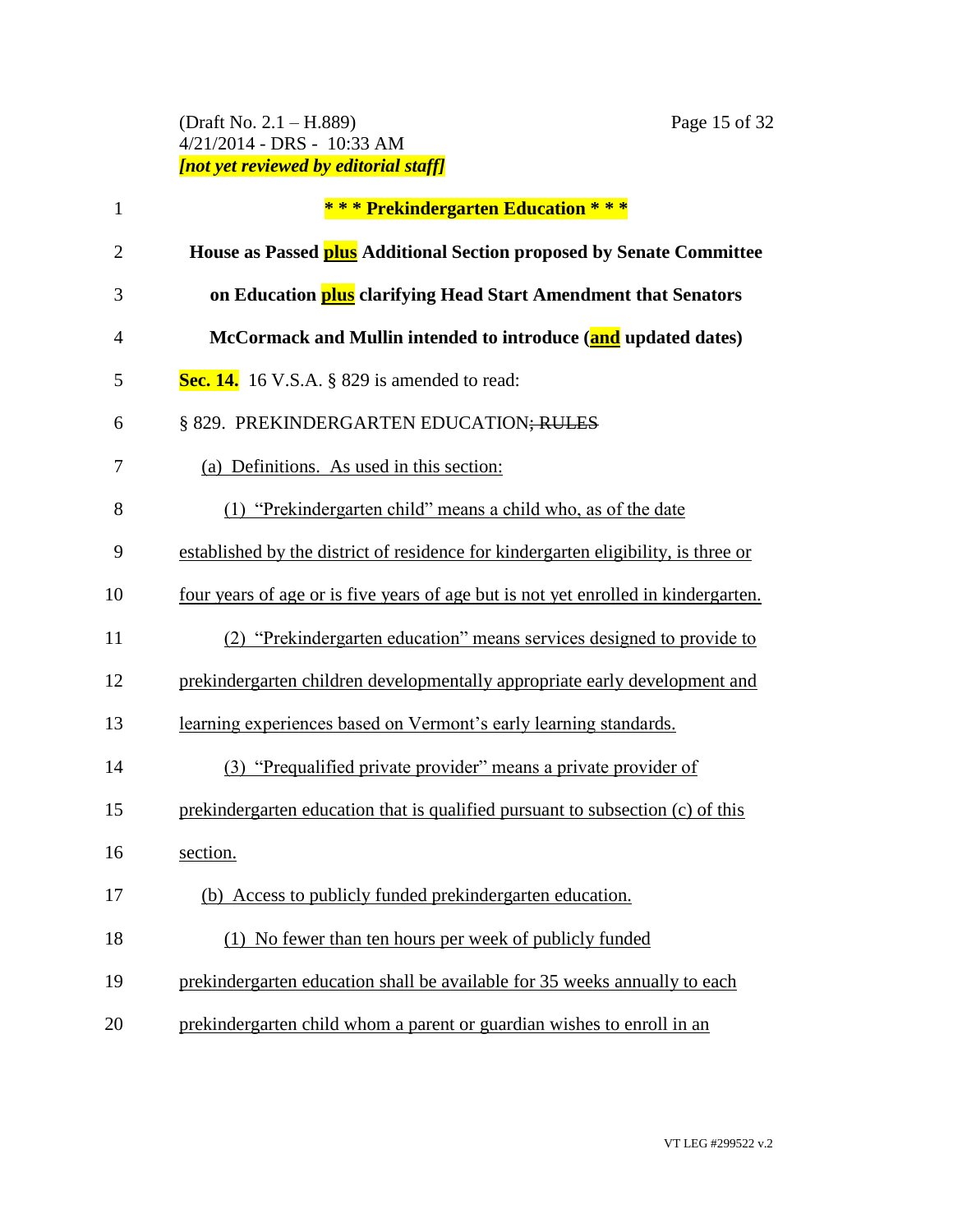# (Draft No. 2.1 – H.889) Page 16 of 32 4/21/2014 - DRS - 10:33 AM *[not yet reviewed by editorial staff]*

| $\mathbf{1}$   | available, prequalified program operated by a public school or a private             |
|----------------|--------------------------------------------------------------------------------------|
| $\overline{2}$ | provider.                                                                            |
| 3              | (2) If a parent or guardian chooses to enroll a prekindergarten child in an          |
| $\overline{4}$ | available, prequalified program, then, pursuant to the parent or guardian's          |
| 5              | choice, the school district of residence shall:                                      |
| 6              | $(A)$ pay tuition pursuant to subsections $(d)$ and $(h)$ of this section            |
| 7              | upon the request of the parent or guardian to:                                       |
| 8              | (i) a prequalified private provider; or                                              |
| 9              | (ii) a public school located outside the district that operates a                    |
| 10             | prekindergarten program that has been prequalified pursuant to subsection (c)        |
| 11             | of this section; or                                                                  |
| 12             | (B) enroll the child in the prekindergarten education program that it                |
| 13             | operates.                                                                            |
| 14             | (3) If requested by the parent or guardian of a prekinder garten child, the          |
| 15             | school district of residence shall pay tuition to a prequalified program operated    |
| 16             | by a private provider or a public school in another district even if the district of |
| 17             | residence operates a prekindergarten education program.                              |
| 18             | (4) If the supply of prequalified private and public providers is                    |
| 19             | insufficient to meet the demand for publicly funded prekindergarten education        |
| 20             | in any region of the State, nothing in this section shall be construed to require a  |
| 21             | district to begin or expand a program to satisfy that demand; but rather, in         |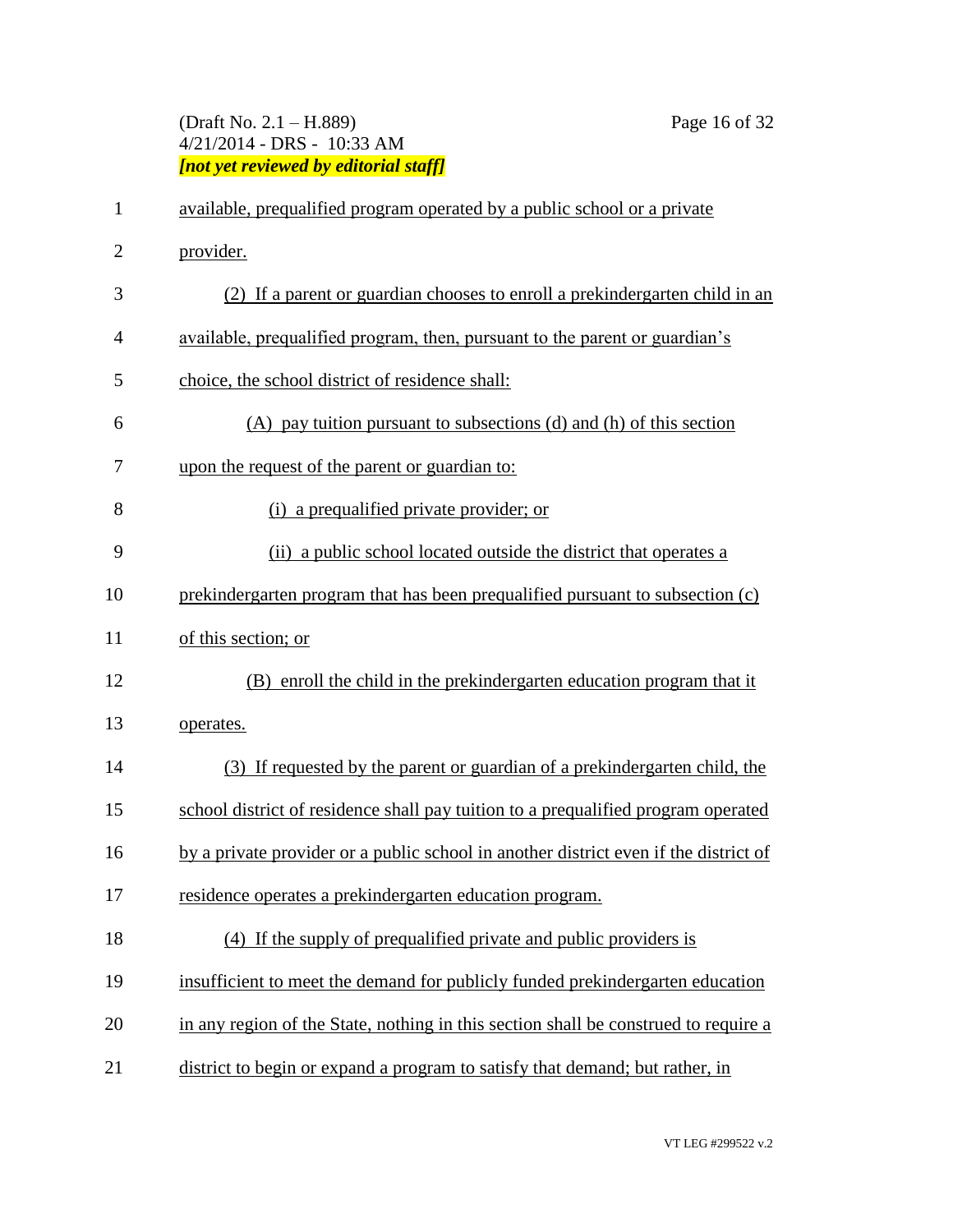# (Draft No. 2.1 – H.889) Page 17 of 32 4/21/2014 - DRS - 10:33 AM *[not yet reviewed by editorial staff]*

| $\mathbf{1}$   | collaboration with the Agencies of Education and of Human Services, the local    |
|----------------|----------------------------------------------------------------------------------|
| $\mathbf{2}$   | Building Bright Futures Council shall meet with school districts and private     |
| 3              | providers in the region to develop a regional plan to expand capacity.           |
| $\overline{4}$ | (c) Prequalification. Pursuant to rules jointly developed and overseen by        |
| 5              | the Secretaries of Education and of Human Services and adopted by the State      |
| 6              | <u>Board pursuant to 3 V.S.A. chapter 25, the Agencies jointly may determine</u> |
| 7              | that a private or public provider of prekindergarten education is qualified for  |
| 8              | purposes of this section and include the provider in a publicly accessible       |
| 9              | database of prequalified providers. At a minimum, the rules shall define the     |
| 10             | process by which a provider applies for and maintains prequalification status,   |
| 11             | shall identify the minimum quality standards for prequalification, and shall     |
| 12             | include the following requirements:                                              |
| 13             | (1) A program of prekindergarten education, whether provided by a                |
| 14             | school district or a private provider, shall have received:                      |
| 15             | (A) National Association for the Education of Young Children                     |
| 16             | (NAEYC) accreditation; or                                                        |
| 17             | (B) at least four stars in the Department for Children and Families              |
| 18             | STARS system with at least two points in each of the five arenas; or             |
| 19             | (C) three stars in the STARS system if the provider has developed a              |
| 20             | plan, approved by the Commissioner for Children and Families and the             |
| 21             | Secretary of Education, to achieve four or more stars in no more than two years  |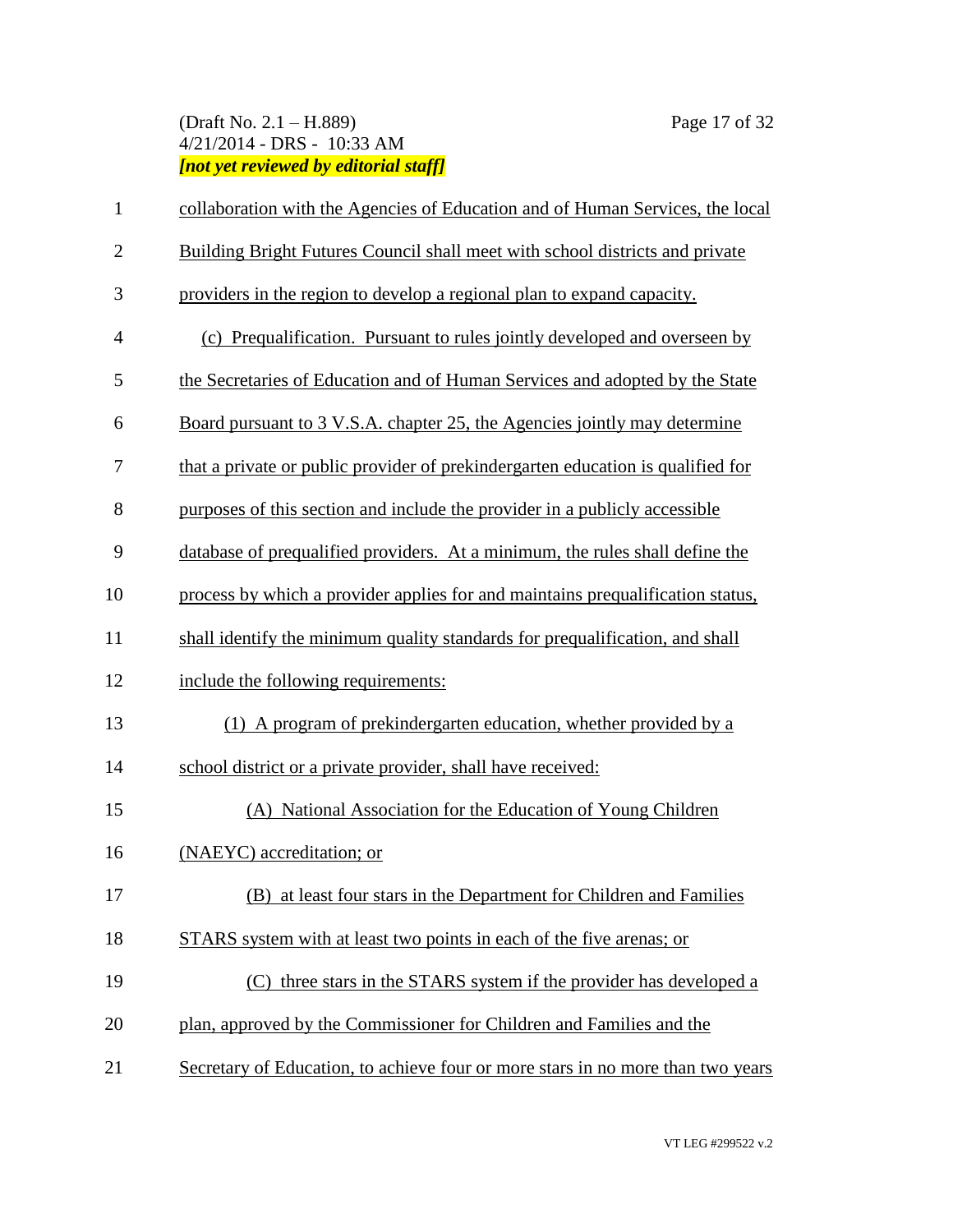# (Draft No. 2.1 – H.889) Page 18 of 32 4/21/2014 - DRS - 10:33 AM *[not yet reviewed by editorial staff]*

| $\mathbf{1}$   | with at least two points in each of the five arenas, and the provider has met       |
|----------------|-------------------------------------------------------------------------------------|
| $\overline{2}$ | intermediate milestones.                                                            |
| 3              | (2) A licensed provider shall employ or contract for the services of at             |
| $\overline{4}$ | least one teacher who is licensed and endorsed in early childhood education or      |
| 5              | in early childhood special education under chapter 51 of this title.                |
| 6              | (3) A registered home provider that is not licensed and endorsed in early           |
| 7              | childhood education or early childhood special education shall receive regular,     |
| 8              | active supervision and training from a teacher who is licensed and endorsed in      |
| 9              | early childhood education or in early childhood special education under             |
| 10             | chapter 51 of this title.                                                           |
| 11             | (d) Tuition, budgets, and average daily membership.                                 |
| 12             | (1) On behalf of a resident prekindergarten child, a district shall pay             |
| 13             | tuition for prekindergarten education for ten hours per week for 35 weeks           |
| 14             | annually to a prequalified private provider or to a public school outside the       |
| 15             | district that is prequalified pursuant to subsection (c) of this section; provided, |
| 16             | however, that the district shall pay tuition for weeks that are within the          |
| 17             | district's academic year. Tuition paid under this section shall be at a statewide   |
| 18             | rate, which may be adjusted regionally, that is established annually through a      |
| 19             | process jointly developed and implemented by the Agencies of Education and          |
| 20             | of Human Services. A district shall pay tuition upon:                               |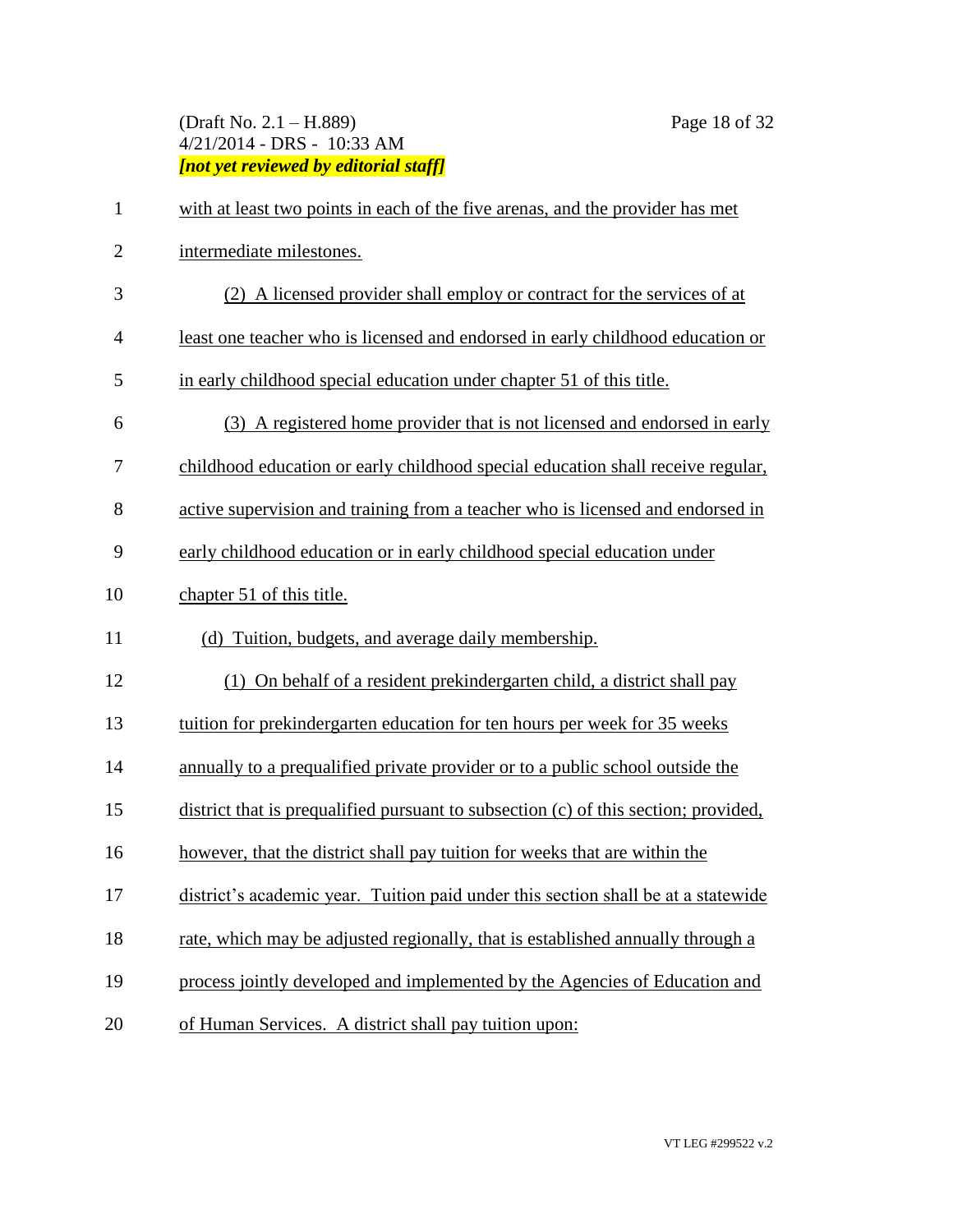# (Draft No. 2.1 – H.889) Page 19 of 32 4/21/2014 - DRS - 10:33 AM *[not yet reviewed by editorial staff]*

| $\mathbf{1}$   | (A) receiving notice from the child's parent or guardian that the child            |
|----------------|------------------------------------------------------------------------------------|
| $\overline{2}$ | is or will be admitted to the prekindergarten education program operated by the    |
| 3              | prequalified private provider or the other district; and                           |
| $\overline{4}$ | (B) concurrent enrollment of the prekindergarten child in the district             |
| 5              | of residence for purposes of budgeting and determining average daily               |
| 6              | membership.                                                                        |
| 7              | (2) In addition to any direct costs of operating a prekindergarten                 |
| 8              | education program, a district of residence shall include anticipated tuition       |
| 9              | payments and any administrative, quality assurance, quality improvement,           |
| 10             | transition planning, or other prekindergarten-related costs in its annual budget   |
| 11             | presented to the voters.                                                           |
| 12             | (3) Pursuant to subdivision $4001(1)(C)$ of this title, the district of            |
| 13             | residence may include within its average daily membership any                      |
| 14             | prekindergarten child for whom it has provided prekindergarten education or        |
| 15             | on whose behalf it has paid tuition pursuant to this section.                      |
| 16             | (4) A prequalified private provider may receive additional payment                 |
| 17             | directly from the parent or guardian only for prekindergarten education in         |
| 18             | excess of the hours paid for by the district pursuant to this section or for child |
| 19             | care services, or both. The provider is not bound by the statewide rate            |
| 20             | established in this subsection when determining the rates it will charge the       |
| 21             | parent or guardian.                                                                |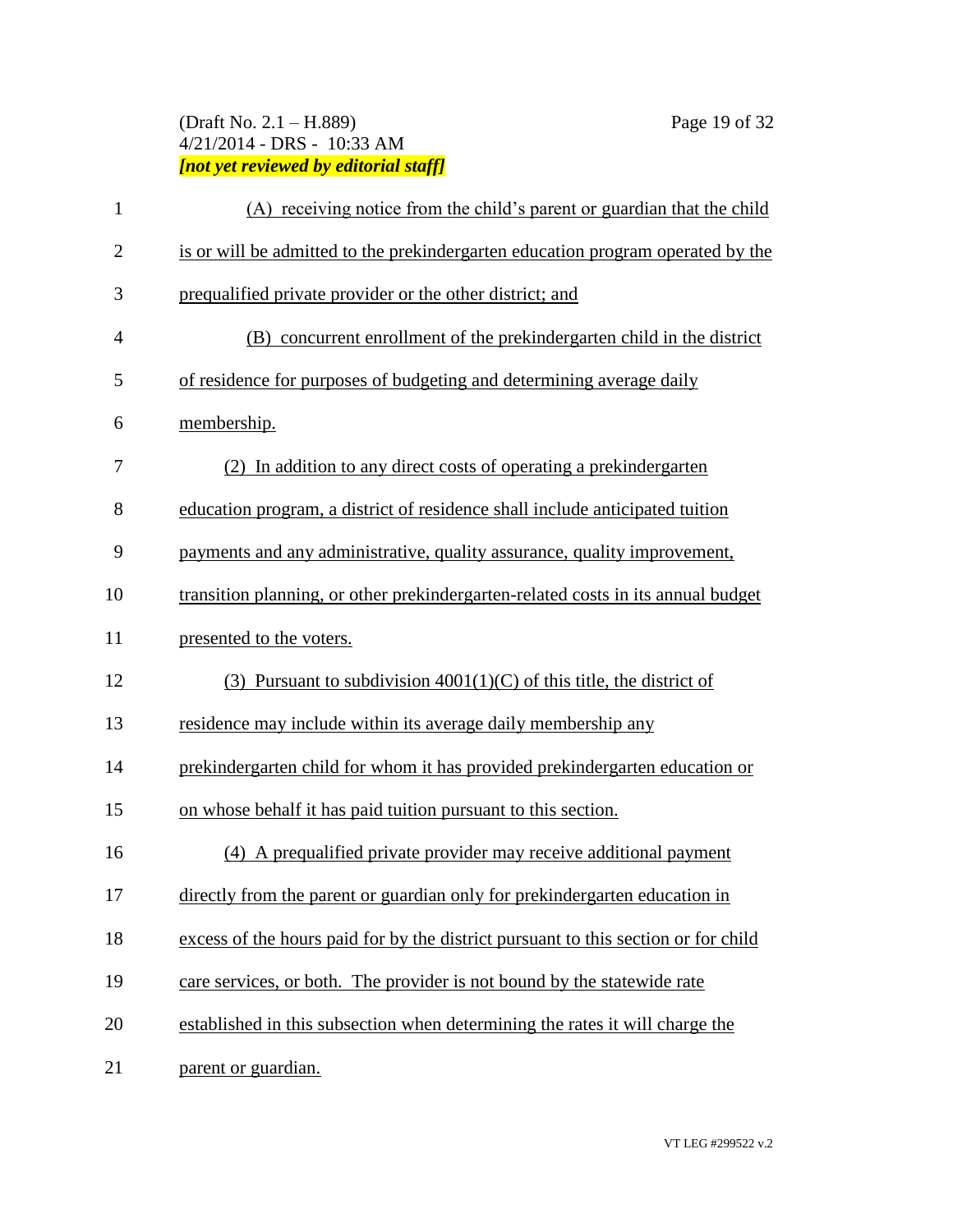# (Draft No. 2.1 – H.889) Page 20 of 32 4/21/2014 - DRS - 10:33 AM *[not yet reviewed by editorial staff]*

| 1              | (e) Rules. The commissioner of education and the commissioner for                  |
|----------------|------------------------------------------------------------------------------------|
| $\overline{2}$ | children and families Secretary of Education and the Commissioner for              |
| 3              | Children and Families shall jointly develop and agree to rules and present them    |
| $\overline{4}$ | to the state board of education State Board for adoption under 3 V.S.A.            |
| 5              | chapter 25 as follows:                                                             |
| 6              | (1) To ensure that, before a school district begins or expands a                   |
| 7              | prekindergarten education program that intends to enroll students who are          |
| 8              | included in its average daily membership, the district engage the community in     |
| 9              | a collaborative process that includes an assessment of the need for the program    |
| 10             | in the community and an inventory of the existing service providers; provided,     |
| 11             | however, if a district needs to expand a prekindergarten education program in      |
| 12             | order to satisfy federal law relating to the ratio of special needs children to    |
| 13             | children without special needs and if the law cannot be satisfied by any one or    |
| 14             | more qualified service providers with which the district may already contract,     |
| 15             | then the district may expand an existing school-based program without              |
| 16             | engaging in a community needs assessment. To permit private providers that         |
| 17             | are not prequalified pursuant to subsection (c) of this section to create new or   |
| 18             | continue existing partnerships with school districts through which the school      |
| 19             | district provides supports that enable the provider to fulfill the requirements of |
| 20             | subdivision $(c)(2)$ or (3), and through which the district may or may not make    |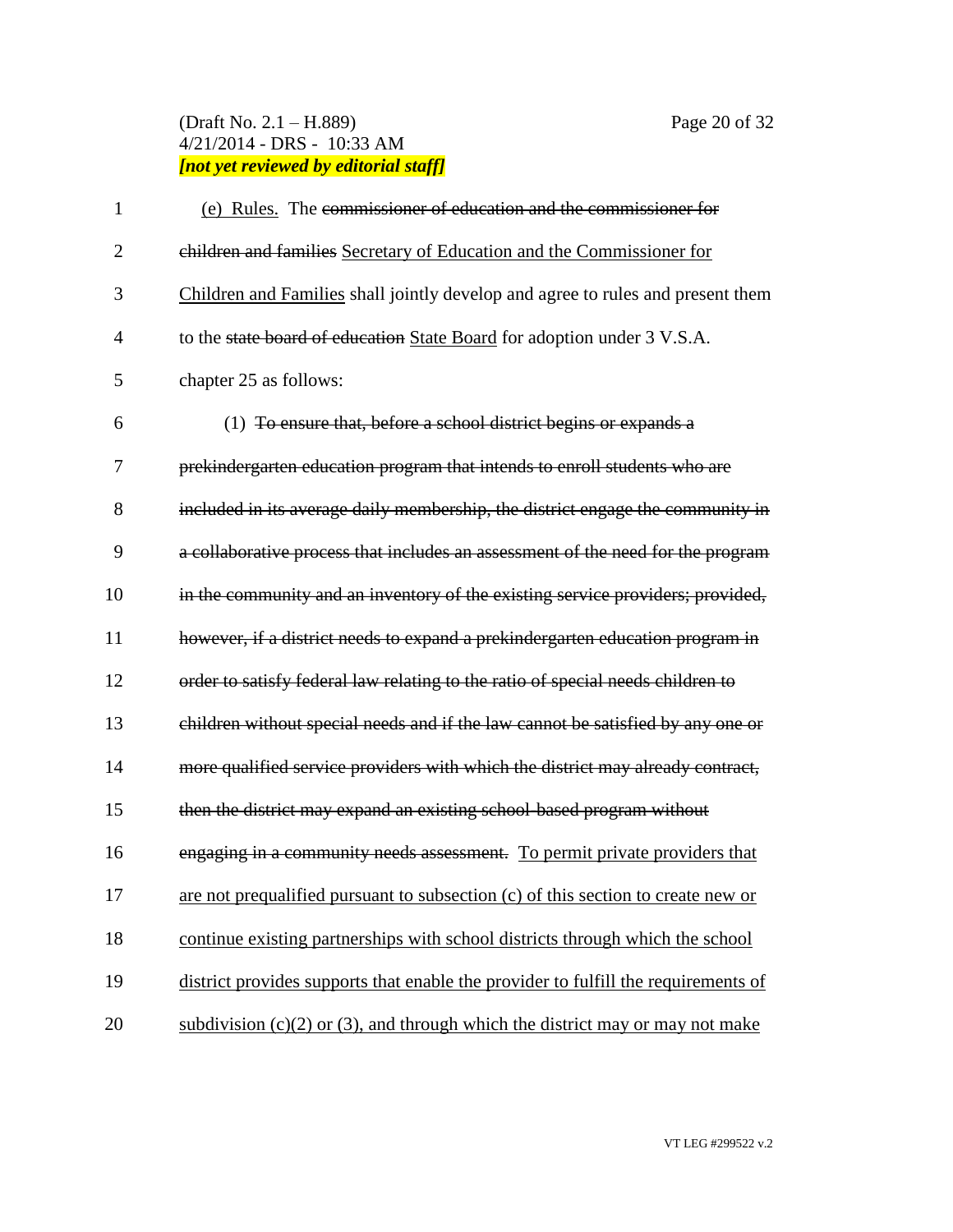# (Draft No. 2.1 – H.889) Page 21 of 32 4/21/2014 - DRS - 10:33 AM *[not yet reviewed by editorial staff]*

| 1              | in-kind payments as a component of the statewide tuition established under this    |
|----------------|------------------------------------------------------------------------------------|
| $\mathbf{2}$   | section.                                                                           |
| 3              | (2) To ensure that, if a school district begins or expands a                       |
| $\overline{4}$ | prekindergarten education program that intends to include any of the students      |
| 5              | in its average daily membership, the district shall use existing qualified service |
| 6              | providers to the extent that existing qualified service providers have the         |
| 7              | eapacity to meet the district's needs effectively and efficiently. To authorize a  |
| 8              | district to begin or expand a school-based prekindergarten education program       |
| 9              | only upon prior approval obtained through a process jointly overseen by the        |
| 10             | Secretaries of Education and of Human Services, which shall be based upon          |
| 11             | analysis of the number of prekindergarten children residing in the district and    |
| 12             | the availability of enrollment opportunities with prequalified private providers   |
| 13             | in the region. Where the data are not clear or there are other complex             |
| 14             | considerations, the Secretaries may choose to conduct a community needs            |
| 15             | assessment.                                                                        |
| 16             | (3) To require that the school district provides opportunities for effective       |
| 17             | parental participation in the prekindergarten education program.                   |
| 18             | $(4)$ To establish a process by which:                                             |
| 19             | $(A)$ a parent or guardian residing in the district or a provider, or both,        |
| 20             | may request a school district to enter into a contract with a provider located in  |
| 21             | or outside the district notifies the district that the prekindergarten child is or |
|                |                                                                                    |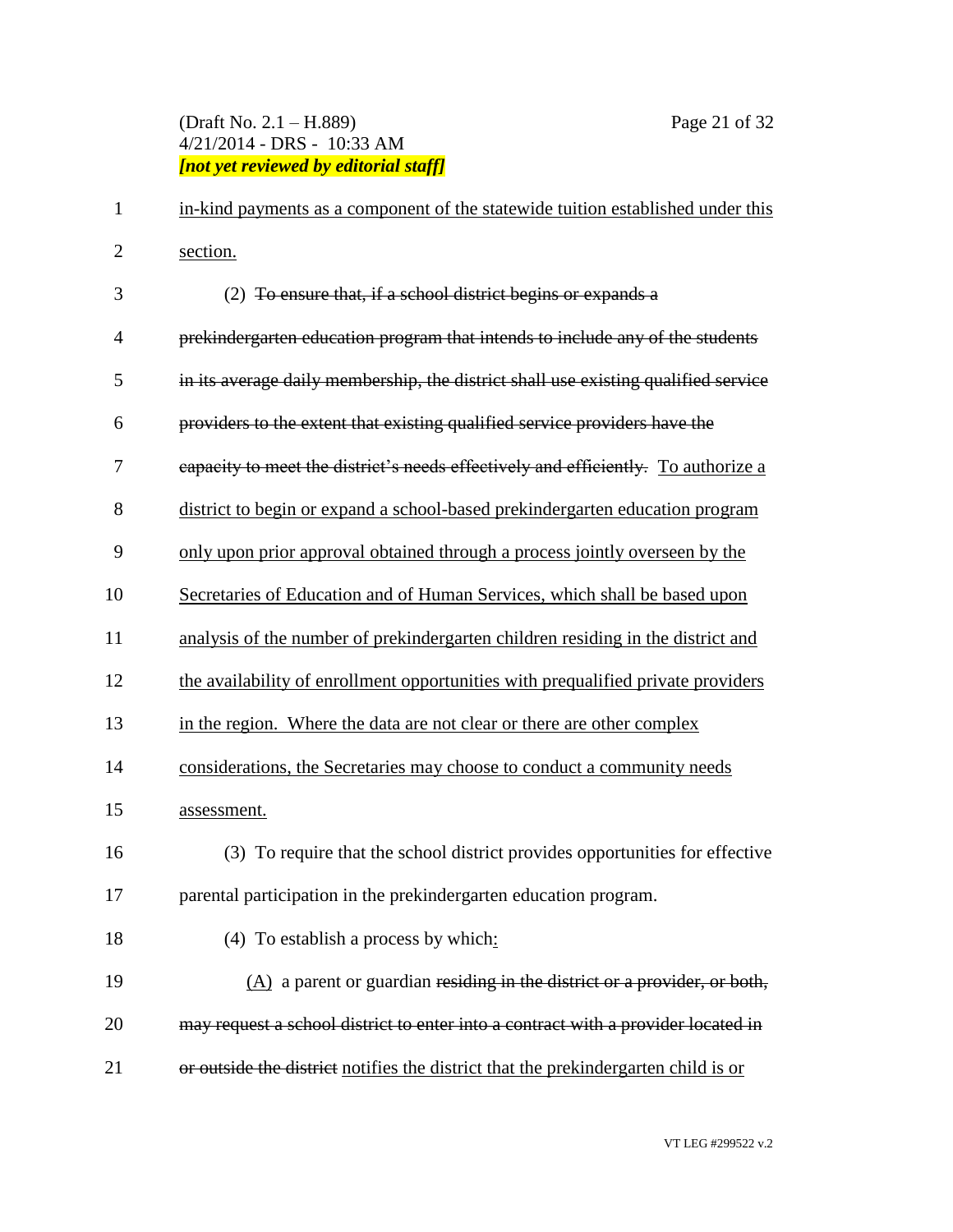# (Draft No. 2.1 – H.889) Page 22 of 32 4/21/2014 - DRS - 10:33 AM *[not yet reviewed by editorial staff]*

| $\mathbf{1}$   | will be admitted to a prekindergarten education program not operated by the          |
|----------------|--------------------------------------------------------------------------------------|
| $\overline{2}$ | district and concurrently enrolls the child in the district pursuant to subdivision  |
| 3              | $(d)(1)$ of this section;                                                            |
| $\overline{4}$ | (B) a district:                                                                      |
| 5              | (i) pays tuition pursuant to a schedule that does not inhibit the                    |
| 6              | ability of a parent or guardian to enroll a prekindergarten child in a               |
| 7              | prekindergarten education program or the ability of a prequalified private           |
| 8              | provider to maintain financial stability; and                                        |
| 9              | (ii) enters into an agreement with any provider to which it will pay                 |
| 10             | tuition regarding quality assurance, transition, and any other matters; and          |
| 11             | (C) a provider that has received tuition payments under this section                 |
| 12             | on behalf of a prekindergarten child notifies a district that the child is no longer |
| 13             | enrolled.                                                                            |
| 14             | (5) To identify the services and other items for which state funds may be            |
| 15             | expended when prekindergarten children are counted for purposes of average           |
| 16             | daily membership, such as tuition reduction, quality improvements, or                |
| 17             | professional development for school staff or private providers. To establish a       |
| 18             | process to calculate an annual statewide tuition rate that is based upon the         |
| 19             | actual cost of delivering ten hours per week of prekindergarten education that       |
| 20             | meets all established quality standards and to allow for regional adjustments to     |
| 21             | the rate.                                                                            |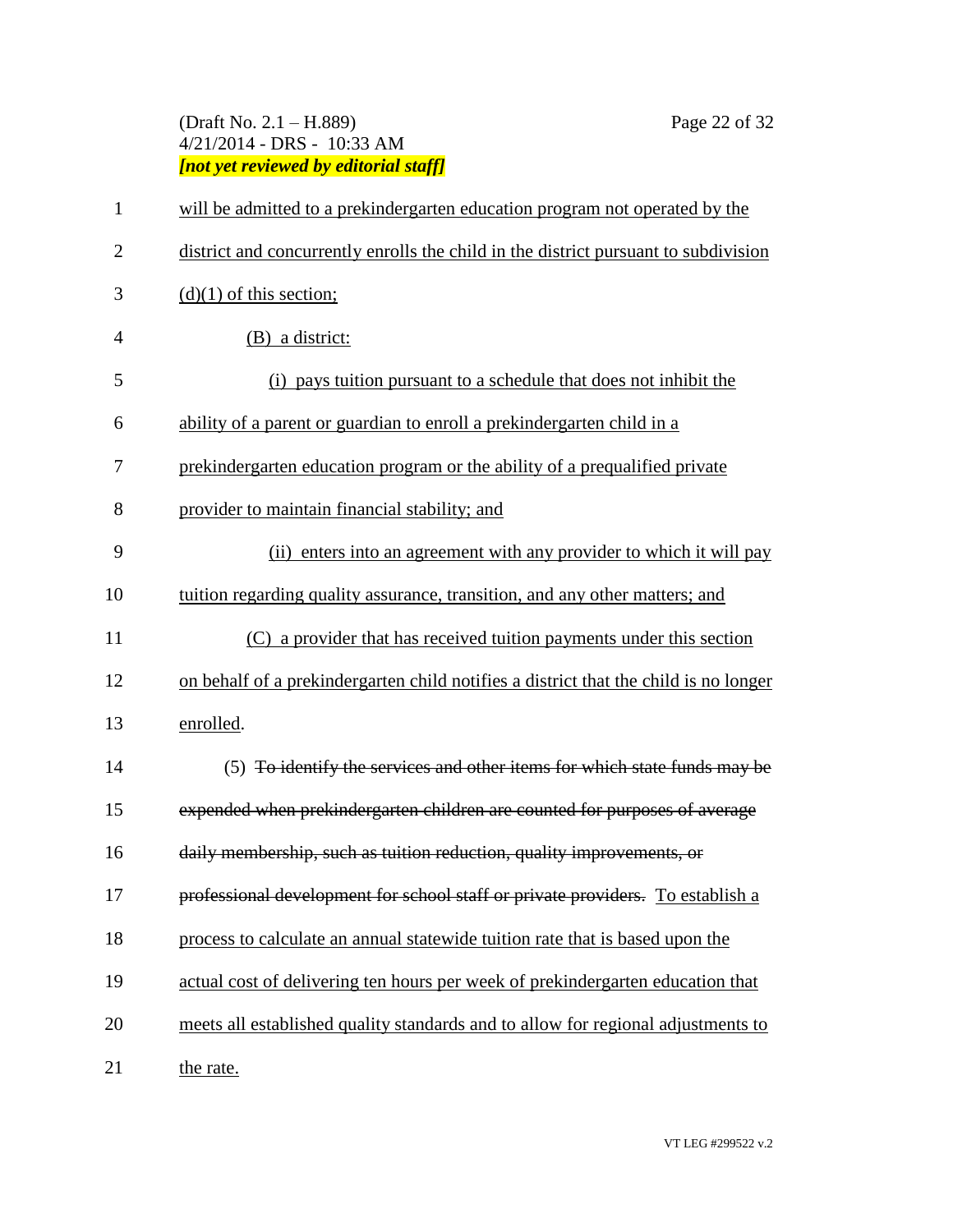# (Draft No. 2.1 – H.889) Page 23 of 32 4/21/2014 - DRS - 10:33 AM *[not yet reviewed by editorial staff]*

| $\mathbf{1}$   | (6) To ensure transparency and accountability by requiring private                 |
|----------------|------------------------------------------------------------------------------------|
| $\overline{2}$ | providers under contract with a school districts to report costs for               |
| 3              | prekindergarten programs to the school district and by requiring school            |
| 4              | districts to report these costs to the commissioner of education. [Repealed.]      |
| 5              | (7) To require school districts a district to include identifiable costs for       |
| 6              | prekindergarten programs and essential early education services in their its       |
| 7              | annual budgets and reports to the community.                                       |
| 8              | (8) To require school districts a district to report to the departments their      |
| 9              | Agency of Education annual expenditures made in support of prekindergarten         |
| 10             | eare and education, with distinct figures provided for expenditures made from      |
| 11             | the general fund General Fund, from the education fund Education Fund, and         |
| 12             | from all other sources, which shall be specified.                                  |
| 13             | (9) To provide an appeal administrative process for:                               |
| 14             | $(A)$ a parent, guardian, or provider to challenge an action of the a              |
| 15             | school district or the State when the appellant complainant believes that the      |
| 16             | district or State is in violation of state statute or rules regarding              |
| 17             | prekindergarten education; and                                                     |
| 18             | (B) a school district to challenge an action of a provider or the State            |
| 19             | when the district believes that the provider or the State is in violation of state |
| 20             | statute or rules regarding prekindergarten education.                              |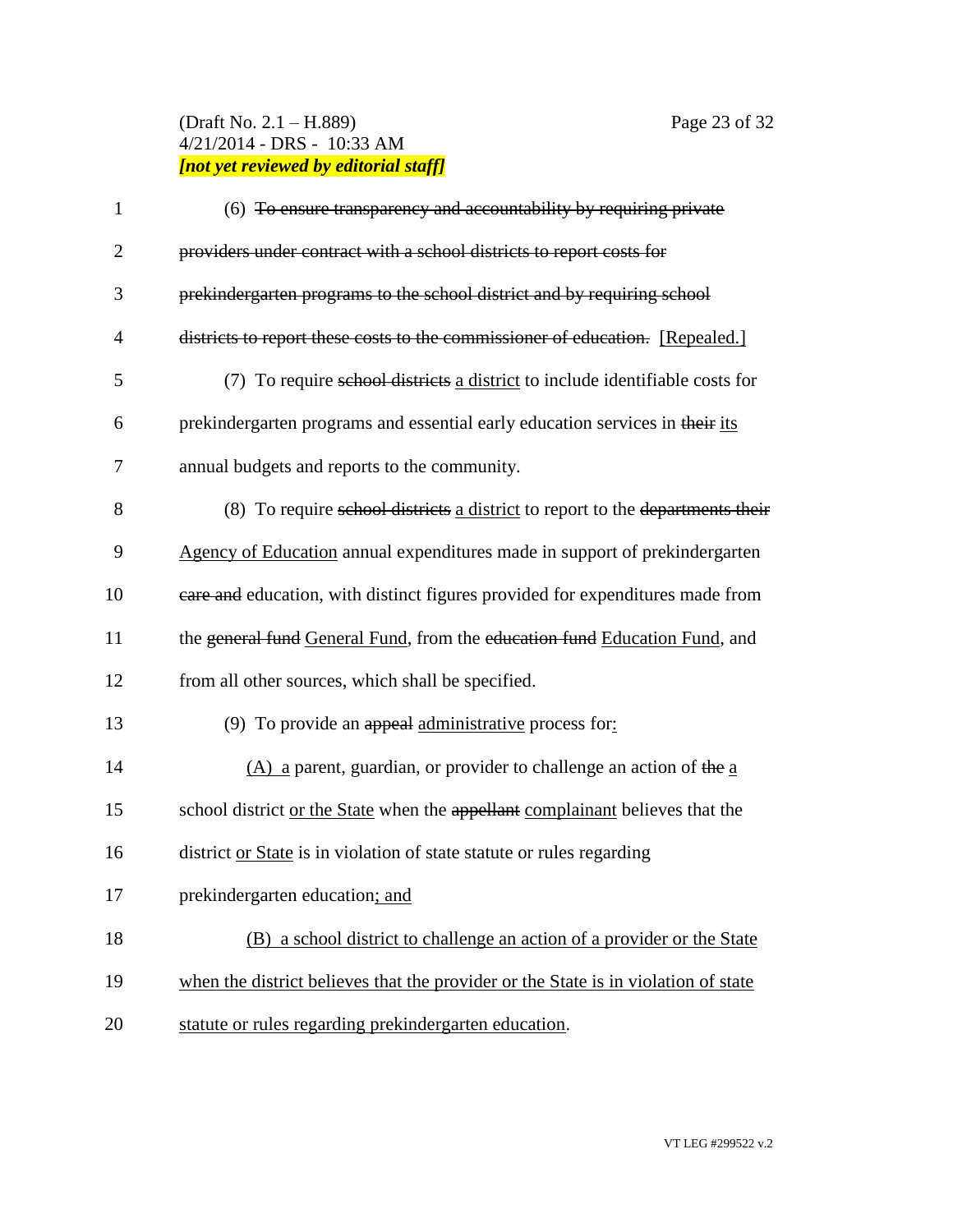# (Draft No. 2.1 – H.889) Page 24 of 32 4/21/2014 - DRS - 10:33 AM *[not yet reviewed by editorial staff]*

| 1              | (10) To establish the minimum quality standards necessary for a district          |
|----------------|-----------------------------------------------------------------------------------|
| $\overline{2}$ | to include prekindergarten children within its average daily membership. At a     |
| 3              | minimum, the standards shall include the following requirements:                  |
| $\overline{4}$ | $(A)$ The prekindergarten education program, whether offered by or                |
| 5              | through the district, shall have received:                                        |
| 6              | (i) National Association for the Education of Young Children                      |
| 7              | (NAEYC) accreditation; or                                                         |
| 8              | (ii) At least four stars in the department for children and families              |
| 9              | STARS system with at least two points in each of the five arenas; or              |
| 10             | (iii) Three stars in the STARS system if the provider has                         |
| 11             | developed a plan, approved by the commissioner for children and families and      |
| 12             | the commissioner of education, to achieve four or more stars within three years   |
| 13             | with at least two points in each of the five arenas, and the provider has met     |
| 14             | intermediate milestones; and                                                      |
| 15             | (B) A licensed center shall employ or contract for the services of at             |
| 16             | least one teacher who is licensed and endorsed in early childhood education or    |
| 17             | in early childhood special education under chapter 51 of this title; and          |
| 18             | (C) A registered home shall receive regular, active supervision and               |
| 19             | training from a teacher who is licensed and endorsed in early childhood           |
| 20             | education or in early childhood special education under chapter 51 of this title. |
| 21             | To establish a system by which the Agency of Education and Department for         |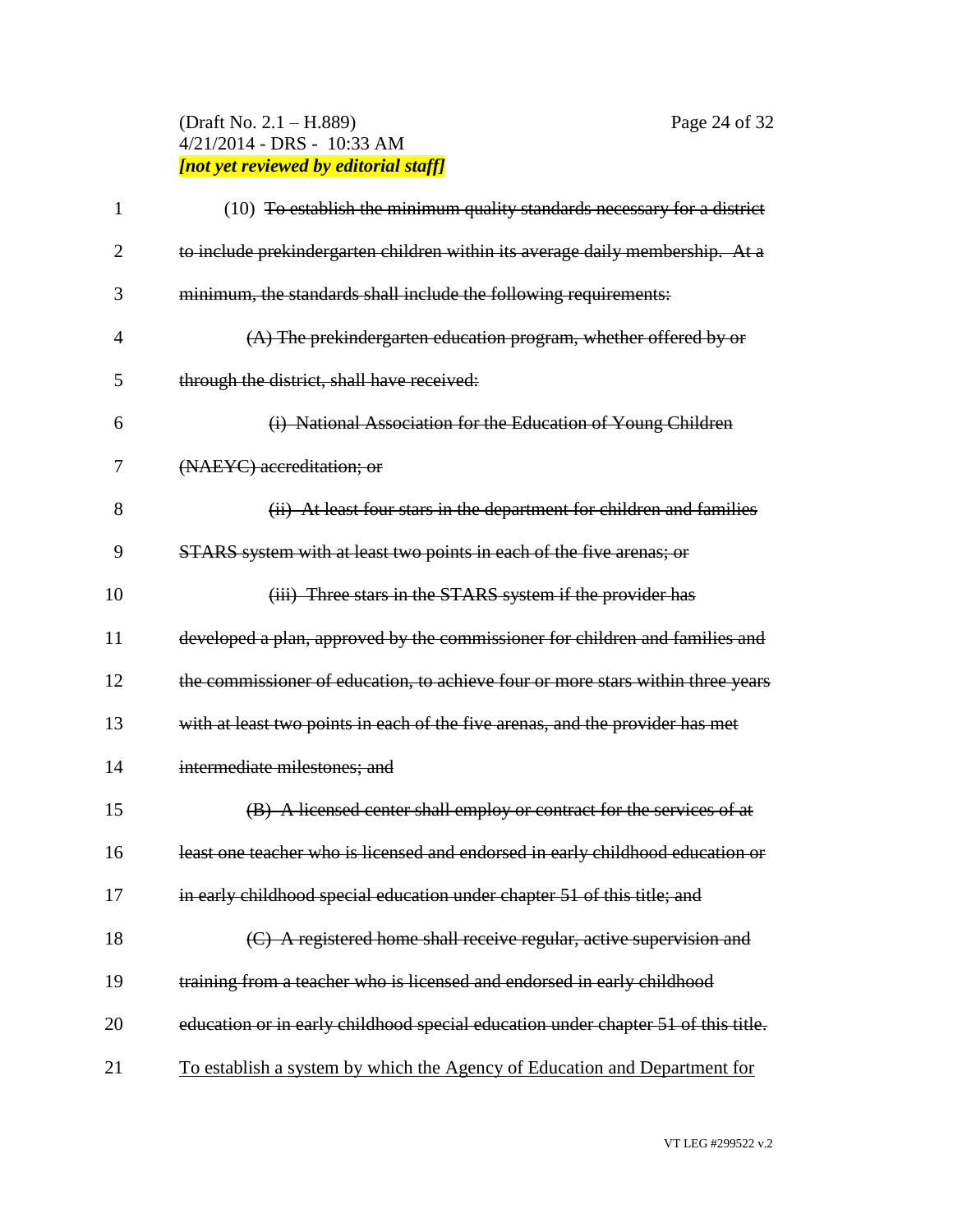# (Draft No. 2.1 – H.889) Page 25 of 32 4/21/2014 - DRS - 10:33 AM *[not yet reviewed by editorial staff]*

| $\mathbf{1}$   | Children and Families shall jointly monitor prekindergarten education          |  |  |
|----------------|--------------------------------------------------------------------------------|--|--|
| $\overline{2}$ | programs to promote optimal outcomes for children and to collect data that     |  |  |
| 3              | will inform future decisions. The Agency and Department shall be required to   |  |  |
| $\overline{4}$ | report annually to the General Assembly in January. At a minimum, the          |  |  |
| 5              | system shall monitor and assess:                                               |  |  |
| 6              | (A) programmatic details, including the number of children served,             |  |  |
| 7              | the number of private and public programs operated, and the public financial   |  |  |
| 8              | investment made to ensure access to quality prekindergarten education;         |  |  |
| 9              | (B) the quality of public and private prekindergarten education                |  |  |
| 10             | programs and efforts to ensure continuous quality improvements through         |  |  |
| 11             | mentoring, training, technical assistance, and otherwise; and                  |  |  |
| 12             | (C) the outcomes for children, including school readiness and                  |  |  |
| 13             | proficiency in numeracy and literacy.                                          |  |  |
| 14             | (11) To establish a process for documenting the progress of children           |  |  |
| 15             | enrolled in prekindergarten education programs and to require public and       |  |  |
| 16             | private providers to use the process to:                                       |  |  |
| 17             | (A) help individualize instruction and improve program practice; and           |  |  |
| 18             | (B) collect and report child progress data to the commissioner of              |  |  |
| 19             | education Secretary of Education on an annual basis.                           |  |  |
| 20             | (f) Other provisions of law. Section 836 of this title shall not apply to this |  |  |
| 21             | section.                                                                       |  |  |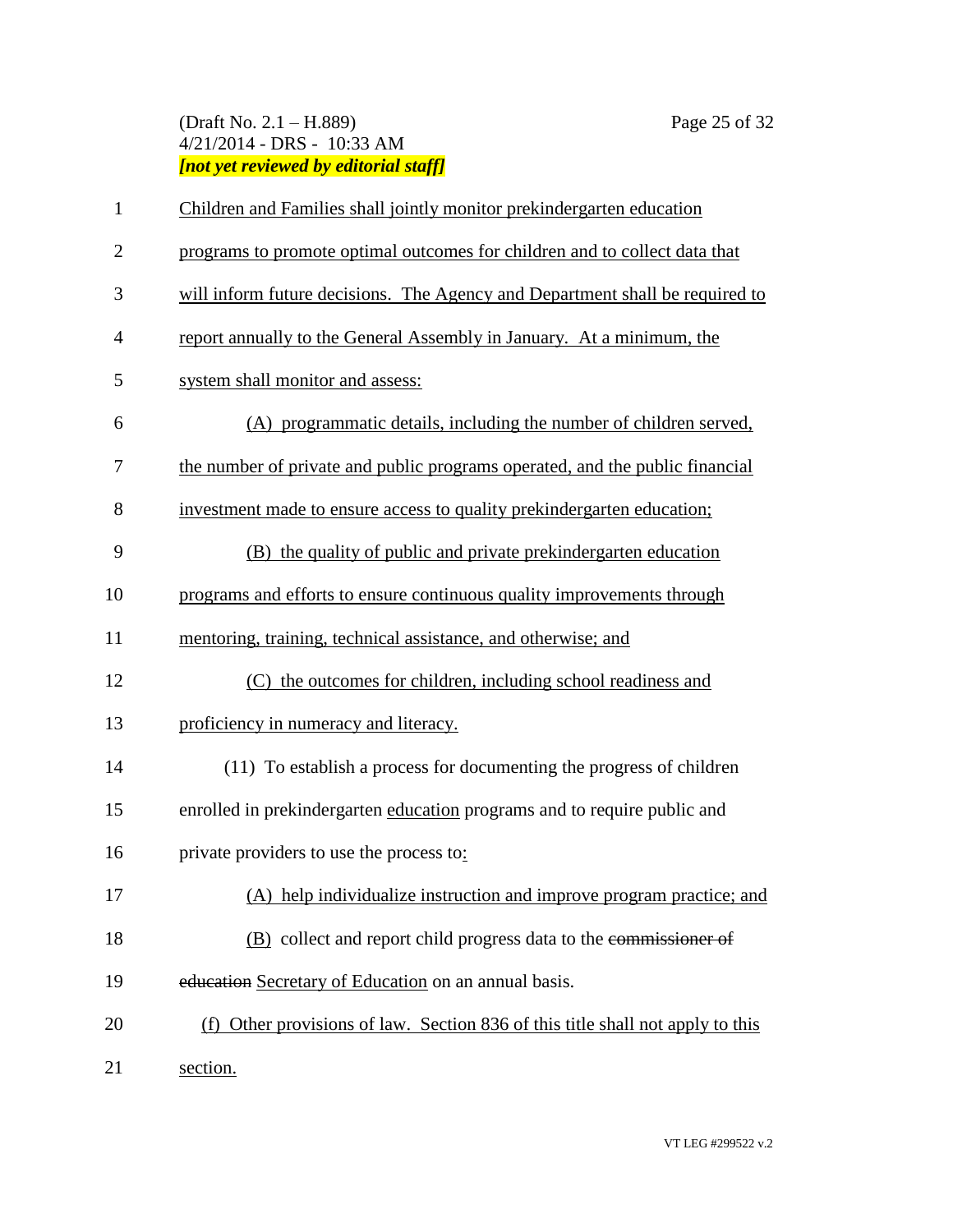# (Draft No. 2.1 – H.889) Page 26 of 32 4/21/2014 - DRS - 10:33 AM *[not yet reviewed by editorial staff]*

| $\mathbf{1}$   | (g) Limitations. Nothing in this section shall be construed to permit or          |  |  |
|----------------|-----------------------------------------------------------------------------------|--|--|
| $\overline{2}$ | require payment of public funds to a private provider of prekindergarten          |  |  |
| 3              | education in violation of Chapter I, Article 3 of the Vermont Constitution or in  |  |  |
| $\overline{4}$ | violation of the Establishment Clause of the U.S. Constitution.                   |  |  |
| 5              | (h) Geographic limitations.                                                       |  |  |
| 6              | (1) Notwithstanding the requirement that a district pay tuition to any            |  |  |
| 7              | prequalified public or private provider in the State, a school board may choose   |  |  |
| 8              | to limit the geographic boundaries within which the district shall pay tuition by |  |  |
| 9              | paying tuition solely to those prequalified providers in which parents and        |  |  |
| 10             | guardians choose to enroll resident prekindergarten children that are located     |  |  |
| 11             | within the district's "prekindergarten region" as determined in subdivision (2)   |  |  |
| 12             | of this subsection.                                                               |  |  |
| 13             | (2) For purposes of this subsection, upon application from the school             |  |  |
| 14             | board, a district's prekindergarten region shall be determined jointly by the     |  |  |
| 15             | Agencies of Education and of Human Services in consultation with the school       |  |  |
| 16             | board, private providers of prekindergarten education, parents and guardians of   |  |  |
| 17             | prekindergarten children, and other interested parties pursuant to a process      |  |  |
| 18             | adopted by rule under subsection (e) of this section. A prekindergarten region:   |  |  |
| 19             | (A) shall not be smaller than the geographic boundaries of the school             |  |  |
| 20             | district;                                                                         |  |  |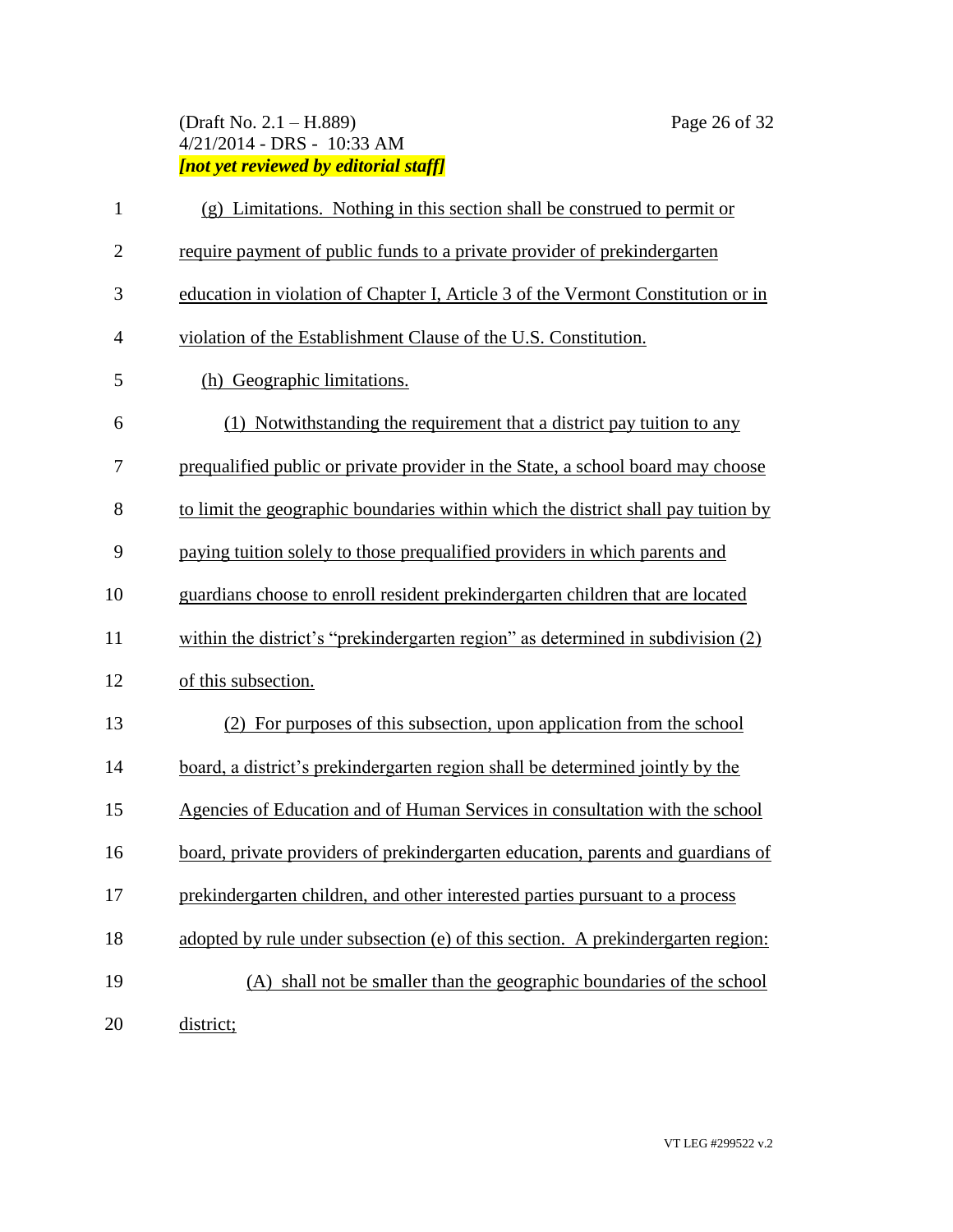# (Draft No. 2.1 – H.889) Page 27 of 32 4/21/2014 - DRS - 10:33 AM *[not yet reviewed by editorial staff]*

| $\mathbf{1}$   | (B) shall be based in part upon the estimated number of                             |  |  |
|----------------|-------------------------------------------------------------------------------------|--|--|
| $\overline{2}$ | prekindergarten children residing in the district and in surrounding districts, the |  |  |
| 3              | availability of prequalified private and public providers of prekindergarten        |  |  |
| $\overline{4}$ | education, commuting patterns, and other region-specific criteria; and              |  |  |
| 5              | (C) shall be designed to support existing partnerships between the                  |  |  |
| 6              | school district and private providers of prekindergarten education.                 |  |  |
| 7              | (3) If a school board chooses to pay tuition to providers solely within its         |  |  |
| 8              | prekindergarten region, and if a resident prekindergarten child is unable to        |  |  |
| 9              | access publicly funded prekindergarten education within that region, then the       |  |  |
| 10             | child's parent or guardian may request and in its discretion the district may pay   |  |  |
| 11             | tuition at the statewide rate for a prekindergarten education program operated      |  |  |
| 12             | by a prequalified provider located outside the prekindergarten region.              |  |  |
| 13             | (4) Except for the narrow exception permitting a school board to limit              |  |  |
| 14             | geographic boundaries under subdivision (1) of this subsection, all other           |  |  |
| 15             | provisions of this section and related rules shall continue to apply.               |  |  |
| 16             | Sec. 15. PREKINDERGARTEN EDUCATION; CALCULATION OF                                  |  |  |
| 17             | EQUALIZED PUPILS; EXCLUSION FROM EDUCATION                                          |  |  |
| 18             | <b>SPENDING</b>                                                                     |  |  |
| 19             | If a school district did not provide or pay for prekindergarten education           |  |  |
| 20             | pursuant to 16 V.S.A. § 829 in fiscal year 2015, then:                              |  |  |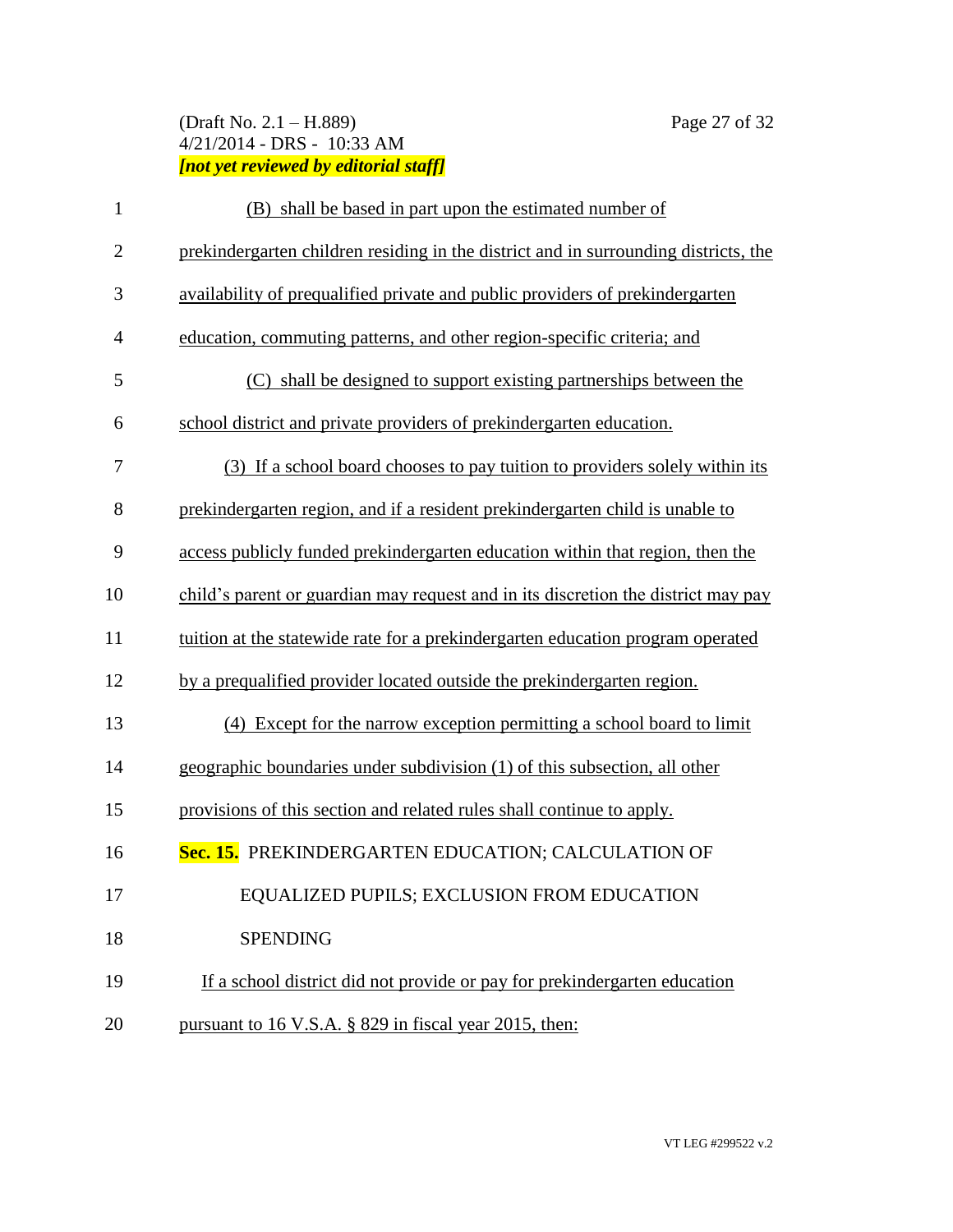# (Draft No. 2.1 – H.889) Page 28 of 32 4/21/2014 - DRS - 10:33 AM *[not yet reviewed by editorial staff]*

| $\mathbf{1}$   | (1) for purposes of determining the equalized pupil count for the fiscal          |  |  |  |
|----------------|-----------------------------------------------------------------------------------|--|--|--|
| $\mathbf{2}$   | year 2016 budget, the long-term membership of prekindergarten children shall      |  |  |  |
| 3              | be the number of prekindergarten children for whom the district anticipates it    |  |  |  |
| $\overline{4}$ | will provide prekindergarten education or pay tuition, or both, in fiscal year    |  |  |  |
| 5              | 2016; and                                                                         |  |  |  |
| 6              | (2) for purposes of determining the equalized pupil count for the fiscal          |  |  |  |
| 7              | year 2017 budget, the long-term membership of prekindergarten children shall      |  |  |  |
| 8              | be the total number of prekindergarten children for whom the district provided    |  |  |  |
| 9              | prekindergarten education or paid tuition, or both, in fiscal year 2016, adjusted |  |  |  |
| 10             | to reflect the difference between the estimated and actual count for that fiscal  |  |  |  |
| 11             | year.                                                                             |  |  |  |
| 12             | Sec. 16. QUALITY STANDARDS                                                        |  |  |  |
| 13             | (a) The Agencies of Education and of Human Services shall review                  |  |  |  |
| 14             | existing quality standards for prekindergarten education programs and may         |  |  |  |
| 15             | initiate rulemaking under 3 V.S.A. chapter 25 to require higher standards of      |  |  |  |
| 16             | quality; provided, however, that no new standards shall take effect earlier than  |  |  |  |
| 17             | July 1, 2015. Changes to the quality standards shall be designed to ensure that   |  |  |  |
| 18             | programs are based on intentional, evidence-based practices that create a         |  |  |  |
| 19             | developmentally appropriate environment and support the delivery of an            |  |  |  |
| 20             | engaging program that supports the social, emotional, intellectual, language,     |  |  |  |
| 21             | literacy, and physical development of prekindergarten children.                   |  |  |  |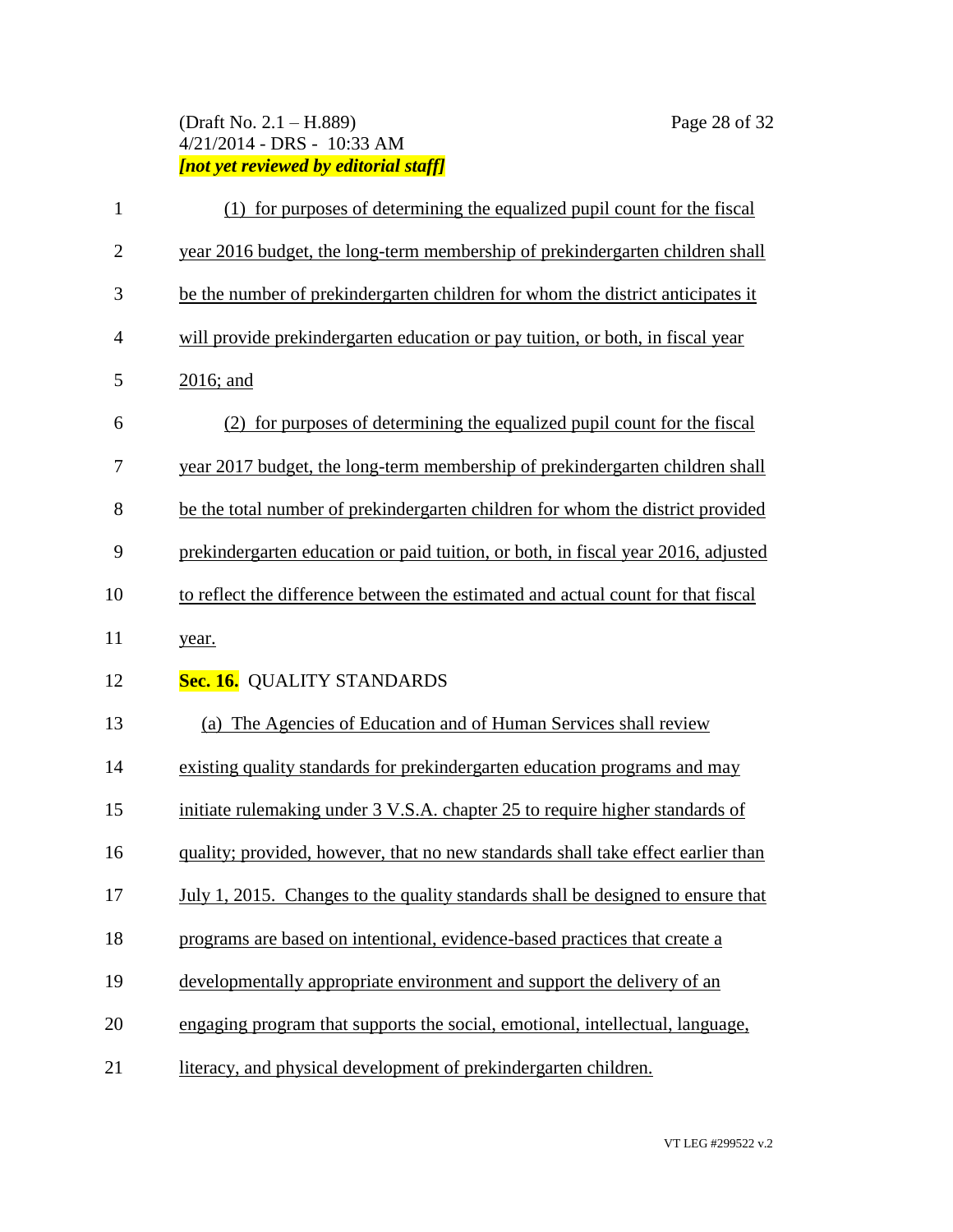# (Draft No. 2.1 – H.889) Page 29 of 32 4/21/2014 - DRS - 10:33 AM *[not yet reviewed by editorial staff]*

| $\mathbf{1}$ | (b) In January of the 2015, 2016, and 2017 legislative sessions, the              |  |  |  |
|--------------|-----------------------------------------------------------------------------------|--|--|--|
| $\mathbf{2}$ | Agencies shall report to the House and Senate Committees on Education and         |  |  |  |
| 3            | on Appropriations, the House Committee on Human Services, and the Senate          |  |  |  |
| 4            | Committee on Health and Welfare regarding the quality of prekindergarten          |  |  |  |
| 5            | education in the State.                                                           |  |  |  |
| 6            | Sec. 17. REPORT ON ENROLLMENT AND ACCESS                                          |  |  |  |
| 7            | The Agencies of Education and of Human Services and the Building Bright           |  |  |  |
| 8            | Futures Council shall monitor and evaluate access to and enrollment in            |  |  |  |
| 9            | prekindergarten education programs under Sec. 14 of this act. On or before        |  |  |  |
| 10           | January 1, 2018, they shall report to the House and Senate Committees on          |  |  |  |
| 11           | Education and on Appropriations, the House Committee on Ways on Means,            |  |  |  |
| 12           | and the Senate Committee on Finance regarding their evaluation, conclusions,      |  |  |  |
| 13           | and any recommendations for amendments to statute or related rule.                |  |  |  |
| 14           | Sec. 18. PREKINDERGARTEN REGIONS; PROCESS AND CRITERIA                            |  |  |  |
| 15           | The Agencies of Education and of Human Services, in consultation with the         |  |  |  |
| 16           | Vermont Superintendents Association, the Vermont School Boards                    |  |  |  |
| 17           | Association, the Vermont Principals' Association, the Vermont-NEA, and the        |  |  |  |
| 18           | Building Bright Futures Council created in 33 V.S.A. chapter 46, shall develop    |  |  |  |
| 19           | a detailed proposal outlining the process and criteria by which the Agencies      |  |  |  |
| 20           | will determine the prekindergarten region of a school district if requested to do |  |  |  |
| 21           | so pursuant to Sec. 1, 16 V.S.A. $\S$ 829(h)(2), of this act. The Agencies shall  |  |  |  |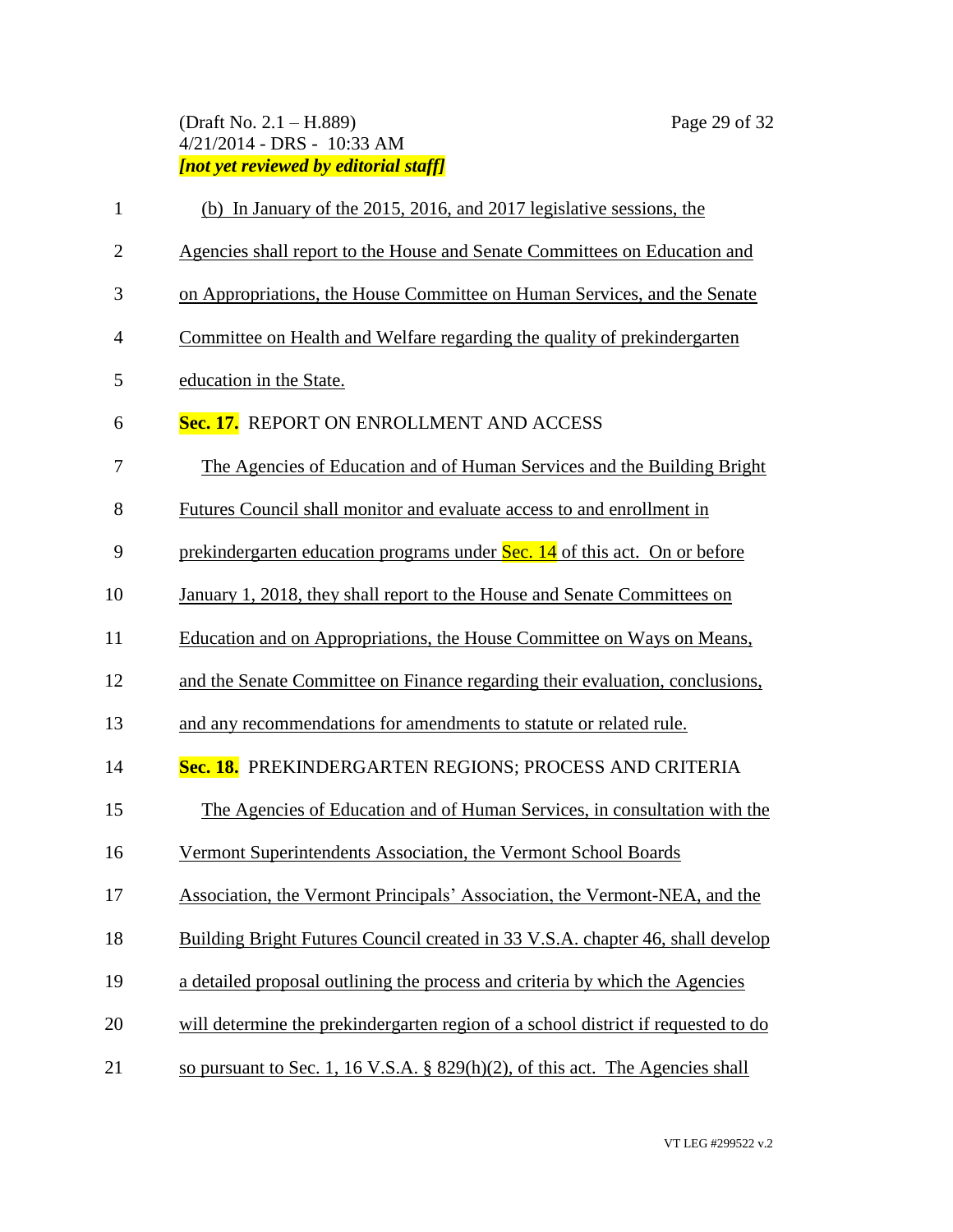#### (Draft No. 2.1 – H.889) Page 30 of 32 4/21/2014 - DRS - 10:33 AM *[not yet reviewed by editorial staff]*

- present the proposal to the House and Senate Committees on Education on or
- before January 15, 2015. The Agencies shall also present any
- recommendations for amendments to statute, including repeal of or
- amendments to subsection (h).
- **Sec. 19.** CONSTITUTIONALITY
- 6 On or before  $\text{July } 1, 2014$ , the Secretary of Education shall identify the
- private prekindergarten education programs to which school districts are
- paying tuition on behalf of resident prekindergarten children, determine the
- extent to which any program provides religious prekindergarten education, and
- establish the steps the Agency will take to ensure that public funds are not
- expended in violation of Chapter I, Article 3 of the Vermont Constitution and
- the Vermont Supreme Court's decision in Chittenden Town School District v.
- Vermont Department of Education, 169 Vt. 310 (1999) or in violation of the
- Establishment Clause of the U.S. Constitution.
- *Ighthermal to EFFECTIVE DATE Section]* Secs. through shall take effect
- 16 on passage; provided, however, that Secs. \_\_ through \_\_ shall apply to
- 17 enrollments on July 1, 2015 and after.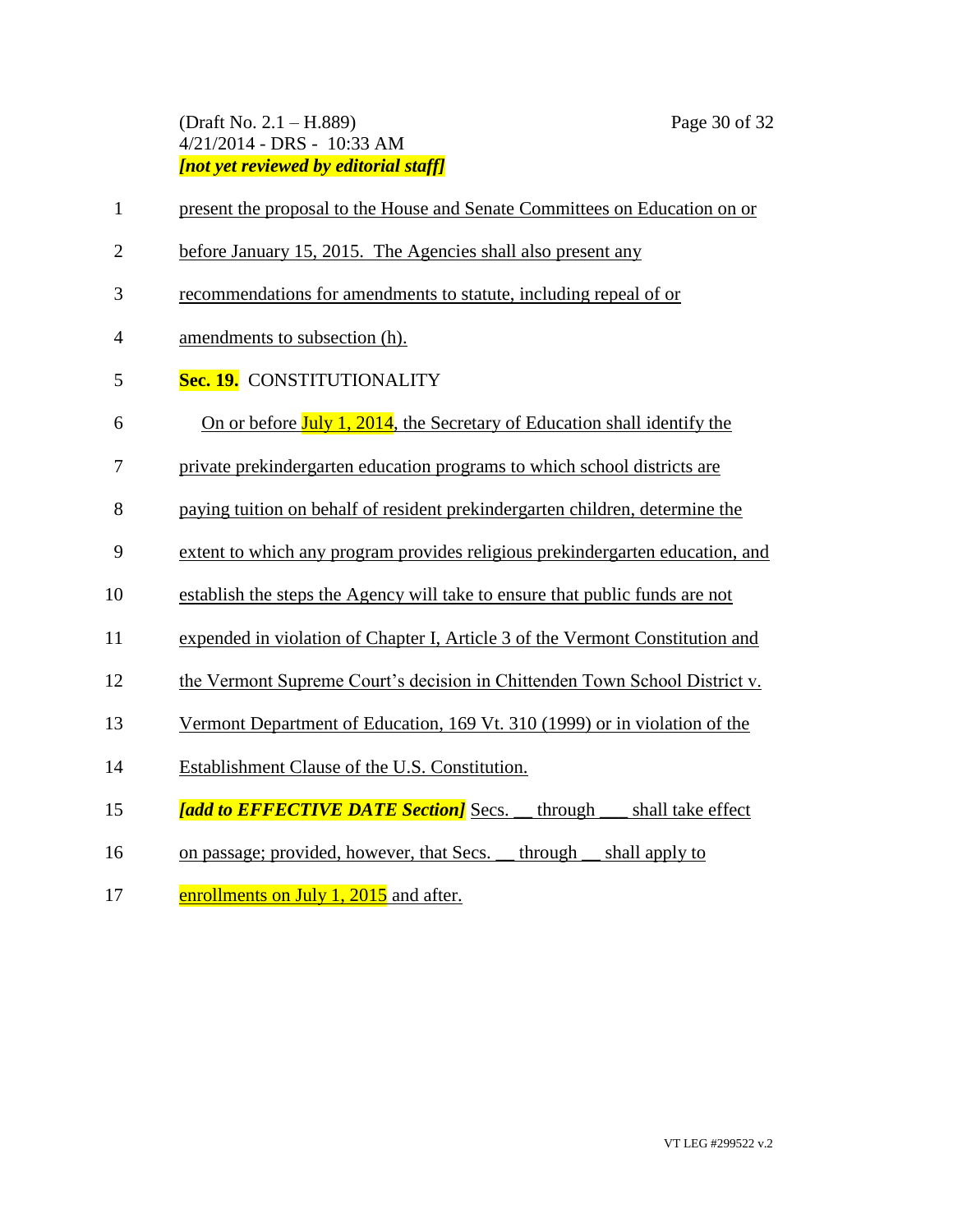(Draft No. 2.1 – H.889) Page 31 of 32 4/21/2014 - DRS - 10:33 AM *[not yet reviewed by editorial staff]*

| $\mathbf{1}$   | *** Agency of Education; Special Education Audits ***                            |  |
|----------------|----------------------------------------------------------------------------------|--|
| $\overline{2}$ | Sec. 20. AGENCY OF EDUCATION; SPECIAL EDUCATION;                                 |  |
| 3              | <b>EDUCATION FUND; AUDITS</b>                                                    |  |
| $\overline{4}$ | (a) The Secretary of Education, in consultation with the State Board of          |  |
| 5              | Education, shall establish systems that reduce the time and effort required to   |  |
| 6              | account for time spent by supervisory union and school district employees to     |  |
| 7              | provide special education services.                                              |  |
| 8              | (b) The Agency of Education shall identify $$1,000,000.00$ in planned            |  |
| 9              | expenditures from the Education Fund that is improperly identified as            |  |
| 10             | education spending and the Education Fund shall reflect that reduction in fiscal |  |
| 11             | year 2015. The Secretary shall reduce education spending, as defined 16          |  |
| 12             | V.S.A. § 4001, for purposes of calculating the tax rate of, and the              |  |
| 13             | corresponding payment from the Education Fund to, each district identified as    |  |
| 14             | improperly including non-education spending within its education budget in       |  |
| 15             | fiscal year 2015.                                                                |  |
| 16             | The Secretary shall ensure that, on or before July 1, 2016, the Agency<br>(c)    |  |
| 17             | shall have fully implemented a statewide, integrated electronic financial        |  |
| 18             | reporting system and that each supervisory union and school district in the      |  |
| 19             | State has the technological ability to provide all requested data to the system  |  |
| 20             | and to access any data to which they are entitled under State and federal        |  |
| 21             | privacy laws.                                                                    |  |